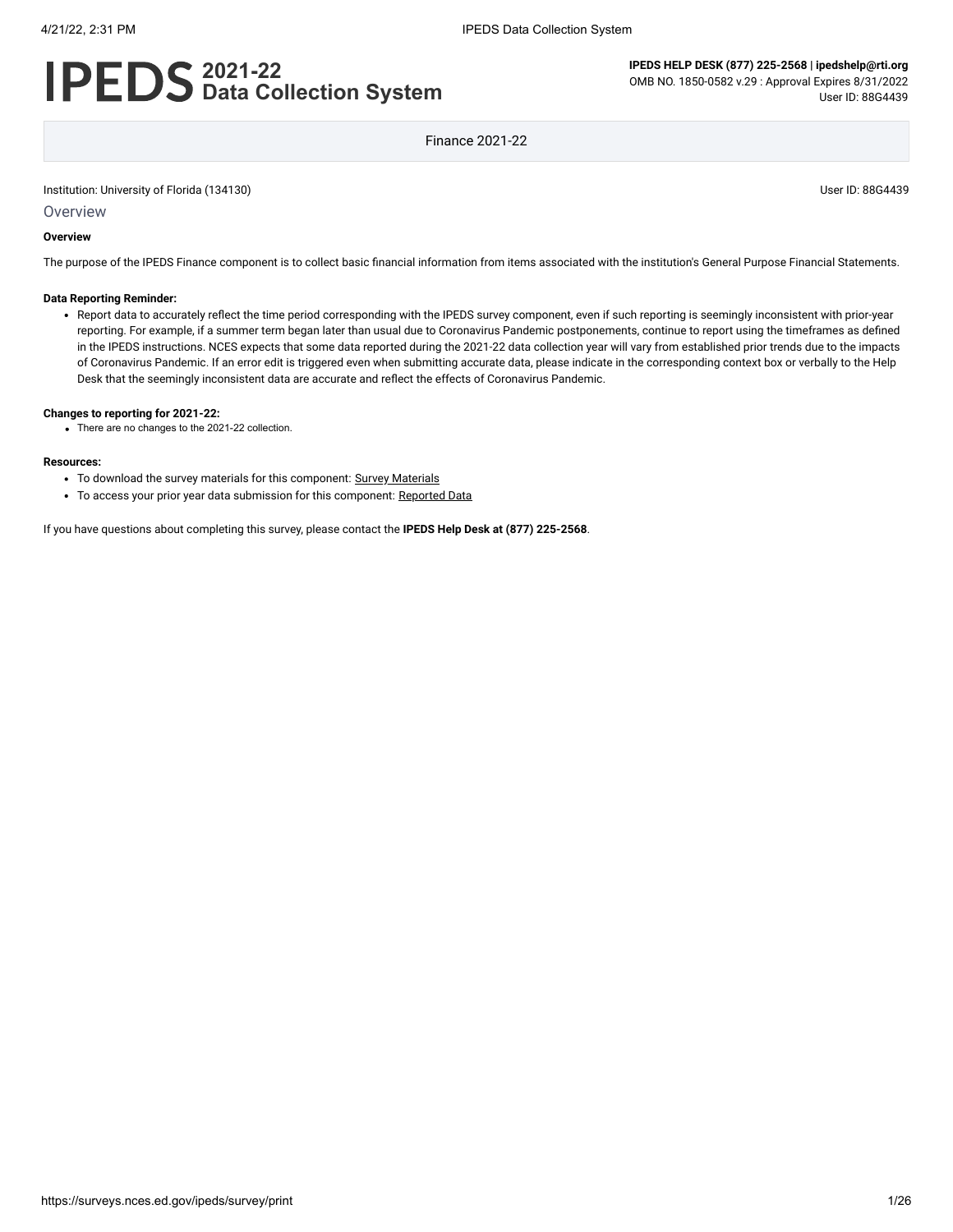## Institution: University of Florida (134130) User ID: 88G4439 Finance - Public Institutions' Reporting Standard

## **Reporting Standard**

#### **Please indicate which reporting standards are used to prepare your financial statements:**

- GASB (Governmental Accounting Standards Board), using standards of GASB 34 & 35
- FASB (Financial Accounting Standards Board)

Please consult your business officer for the correct response before saving this screen. Your response to this question will determine the forms you will receive for reporting finance data.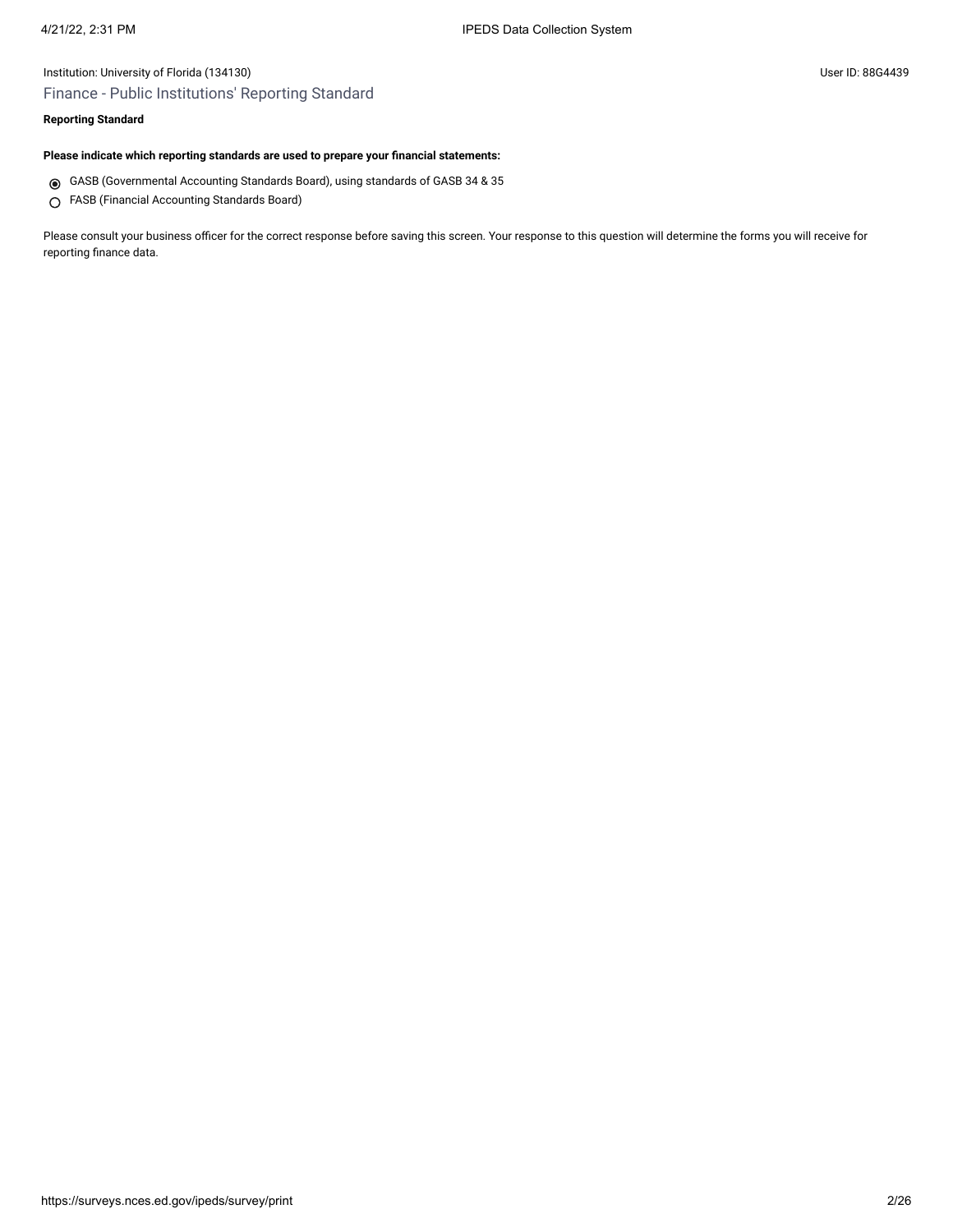## Finance - Public Institutions Using GASB Standards

### **General Information: GASB-Reporting Institutions (aligned form)**

Reporting Reminder:

- To the extent possible, the finance data requested in this report should be provided from your institution's audited General Purpose Financial Statements (GPFS).
- Please refer to the instructions specific to each screen of the survey for details and references.

#### **1. Fiscal Year Calendar**

This report covers financial activities for the 12-month fiscal year: (The fiscal year reported should be the most recent fiscal year ending before October 1, 2021.)

| Beginning: month/year (MMYYYY)  | Month: | Year:<br>2020 |
|---------------------------------|--------|---------------|
| And ending: month/year (MMYYYY) | Month: | Year:<br>2021 |

#### **2. [Audit Opinion](javascript:openglossary(727))**

Did your institution receive an unqualified opinion on its General Purpose Financial Statements from your auditor for the fiscal year noted above? (If your institution is audited only in combination with another entity, answer this question based on the audit of that entity.)

- Unqualified  $\odot$
- Qualified (Explain in box below)  $\circ$
- Don't know OR in progress (Explain in box below)  $\bigcirc$

#### **3. Reporting Model**

GASB Statement No. 34 offers three alternative reporting models for special-purpose governments like colleges and universities. Which model is used by your institution?

- Business-type activities  $\odot$
- Governmental Activities  $\circ$
- Governmental Activities with Business-Type Activities  $\circ$

#### **4. Intercollegiate Athletics**

a) If your institution participates in intercollegiate athletics, are the expenses accounted for as auxiliary enterprises or treated as student services?

- $\circ$ Auxiliary enterprises
- Student services  $\circ$
- Does not participate in intercollegiate athletics  $\circ$
- Other (specify in box below)  $\odot$

Intercollegiate Athletics activities reported under a separate legal entity affiliated with the University of Florida.

b) If your institution participates in intercollegiate athletics, indicate the category where these revenues are included (check all that apply):

- $\Box$  Sales and services of educational activities
- $\Box$  Sales and services of auxiliary enterprises
- $\Box$  Does not have intercollegiate athletics revenue
- $\blacktriangleright$  Other (specify in box below)

Intercollegiate Athletics activities reported under a separate legal entity affiliated with the University of Florida.

#### **5. Endowment Assets**

Does this institution or any of its foundations or other affiliated organizations own [endowment](javascript:openglossary(197)) assets ?

- No  $\circ$
- $\odot$ Yes - (report endowment assets)

#### **6. Pension**

Does your institution include defined benefit pension liabilities, expenses, and/or deferrals in its General Purpose Financial Statements?

- No  $\circ$
- **O** Yes  $\odot$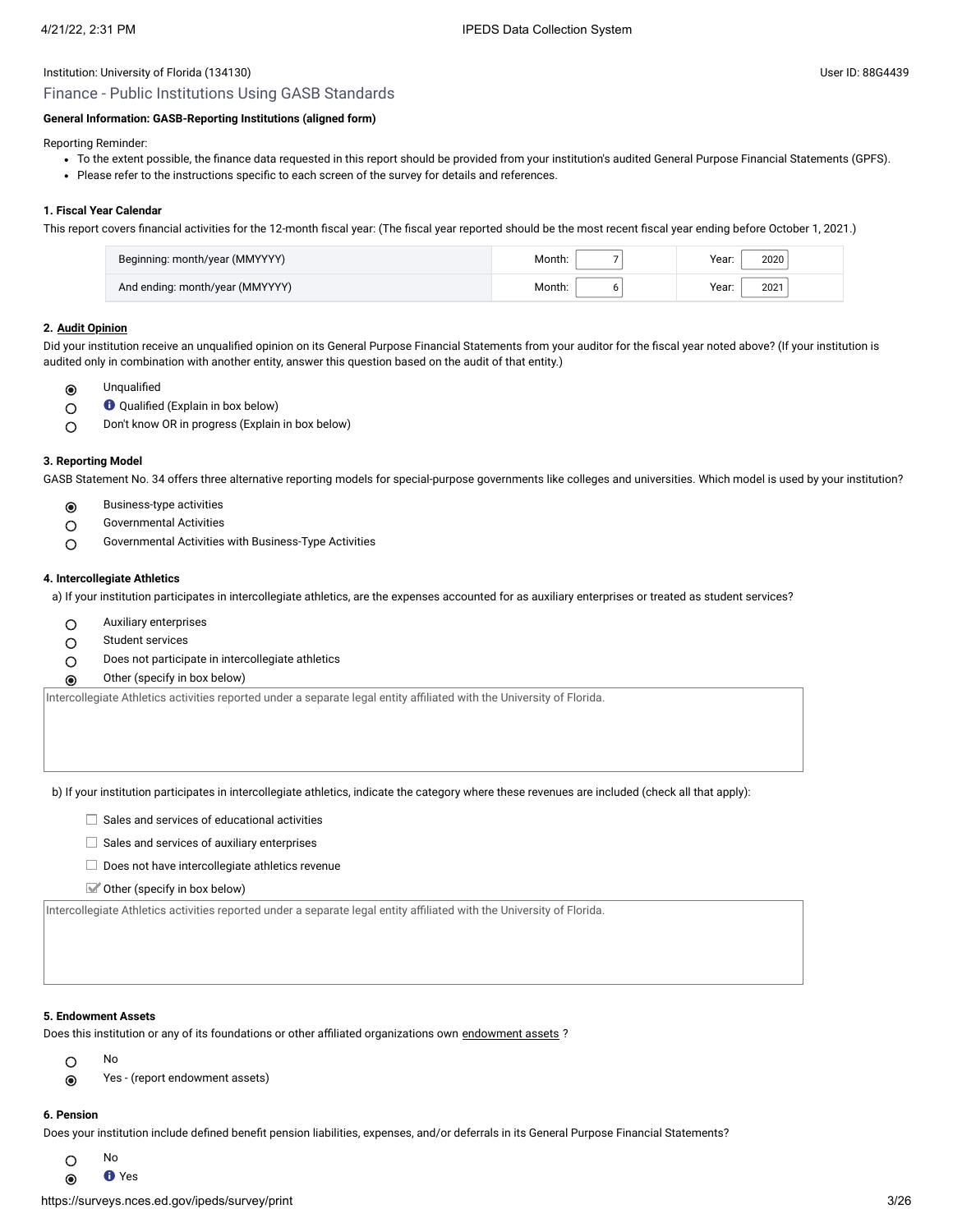#### **7. Postemployment Benefits Other than Pension (OPEB)**

Does your institution include postemployment benefits other than pension (OPEB) liabilities, expenses, and/or deferrals in its General Purpose Financial Statements?

- $\circ$ No
- Yes  $\odot$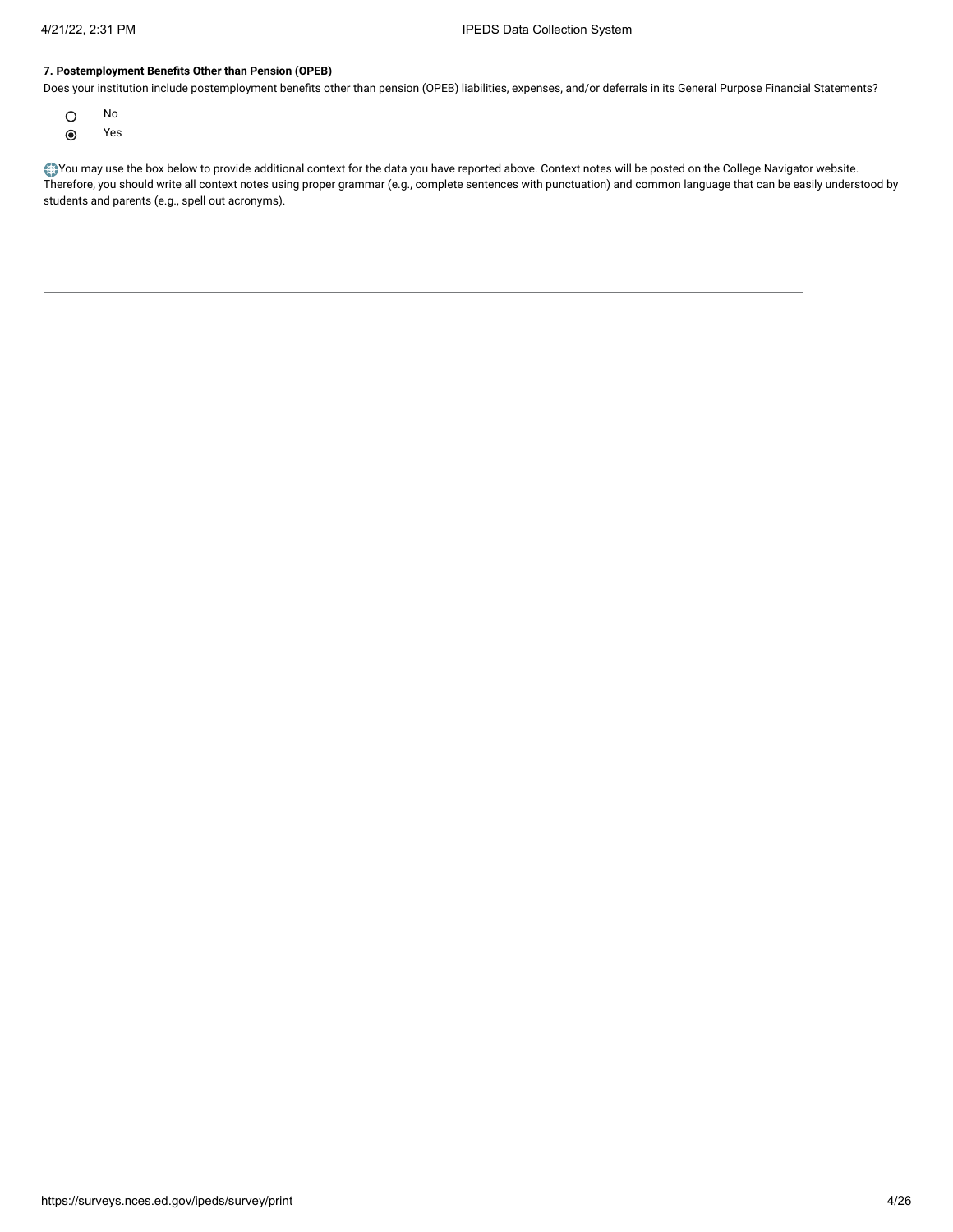Part A - Statement of Net Position Page 1

| Fiscal Year: July 1, 2020 - June 30, 2021 |                                                                                                                                      |                       |                |  |  |
|-------------------------------------------|--------------------------------------------------------------------------------------------------------------------------------------|-----------------------|----------------|--|--|
|                                           | If your institution is a parent institution then the amounts reported in Parts A and D should include ALL of your child institutions |                       |                |  |  |
| Line no.                                  | Current year amount                                                                                                                  |                       |                |  |  |
|                                           | <b>Assets</b>                                                                                                                        |                       |                |  |  |
| 01                                        | Total current assets                                                                                                                 | 2,121,805,000         | 1,921,021,000  |  |  |
|                                           |                                                                                                                                      |                       |                |  |  |
| 31                                        | Depreciable capital assets, net of depreciation                                                                                      | 2,017,474,000         | 1,882,250,000  |  |  |
| 04                                        | Other noncurrent assets<br>CV=[A05-A31]                                                                                              | 844,559,000           | 559,312,000    |  |  |
| 05                                        | Total noncurrent assets                                                                                                              | 2,862,033,000         | 2,441,562,000  |  |  |
|                                           |                                                                                                                                      |                       |                |  |  |
| 06                                        | <b>Total assets</b><br>CV=(A01+A05)                                                                                                  | 4,983,838,000         | 4,362,583,000  |  |  |
| 19                                        | Deferred outflows of resources                                                                                                       | 529,325,000           | 459,292,000    |  |  |
|                                           |                                                                                                                                      |                       |                |  |  |
|                                           | <b>Liabilities</b>                                                                                                                   |                       |                |  |  |
| 07                                        | Long-term debt, current portion                                                                                                      | 11,383,000            | 11,190,000     |  |  |
| 08                                        | Other current liabilities<br>CV=(A09-A07)                                                                                            | 470,503,000           | 417,104,000    |  |  |
| 09                                        | Total current liabilities                                                                                                            | 481,886,000           | 428,294,000    |  |  |
|                                           |                                                                                                                                      |                       |                |  |  |
| 10                                        | Long-term debt                                                                                                                       | 376,548,000           | 147,172,000    |  |  |
| 11                                        | Other noncurrent liabilities<br>CV=(A12-A10)                                                                                         | 2,061,393,000         | 2,085,774,000  |  |  |
| 12                                        | Total noncurrent liabilities                                                                                                         | 2,437,941,000         | 2,232,946,000  |  |  |
|                                           |                                                                                                                                      |                       |                |  |  |
| 13                                        | <b>Total liabilities</b><br>CV=(A09+A12)                                                                                             | 2,919,827,000         | 2,661,240,000  |  |  |
| 20                                        | Deferred inflows of resources                                                                                                        | 485,586,000           | 273,422,000    |  |  |
|                                           |                                                                                                                                      |                       |                |  |  |
|                                           | <b>Net Position</b>                                                                                                                  |                       |                |  |  |
| 14                                        | Invested in capital assets, net of related debt                                                                                      | 2,015,066,000         | 1,903,919,000  |  |  |
| 15                                        | Restricted-expendable                                                                                                                | 417,481,000           | 366,419,000    |  |  |
| 16                                        | Restricted-nonexpendable                                                                                                             | $\pmb{0}$             | $\mathbf 0$    |  |  |
| 17                                        | Unrestricted<br>CV=[A18-(A14+A15+A16)]                                                                                               | $\sqrt{-324,797,000}$ | $-383,125,000$ |  |  |
| 18                                        | <b>Net position</b><br>CV=[(A06+A19)-(A13+A20)]                                                                                      | 2,107,750,000         | 1,887,213,000  |  |  |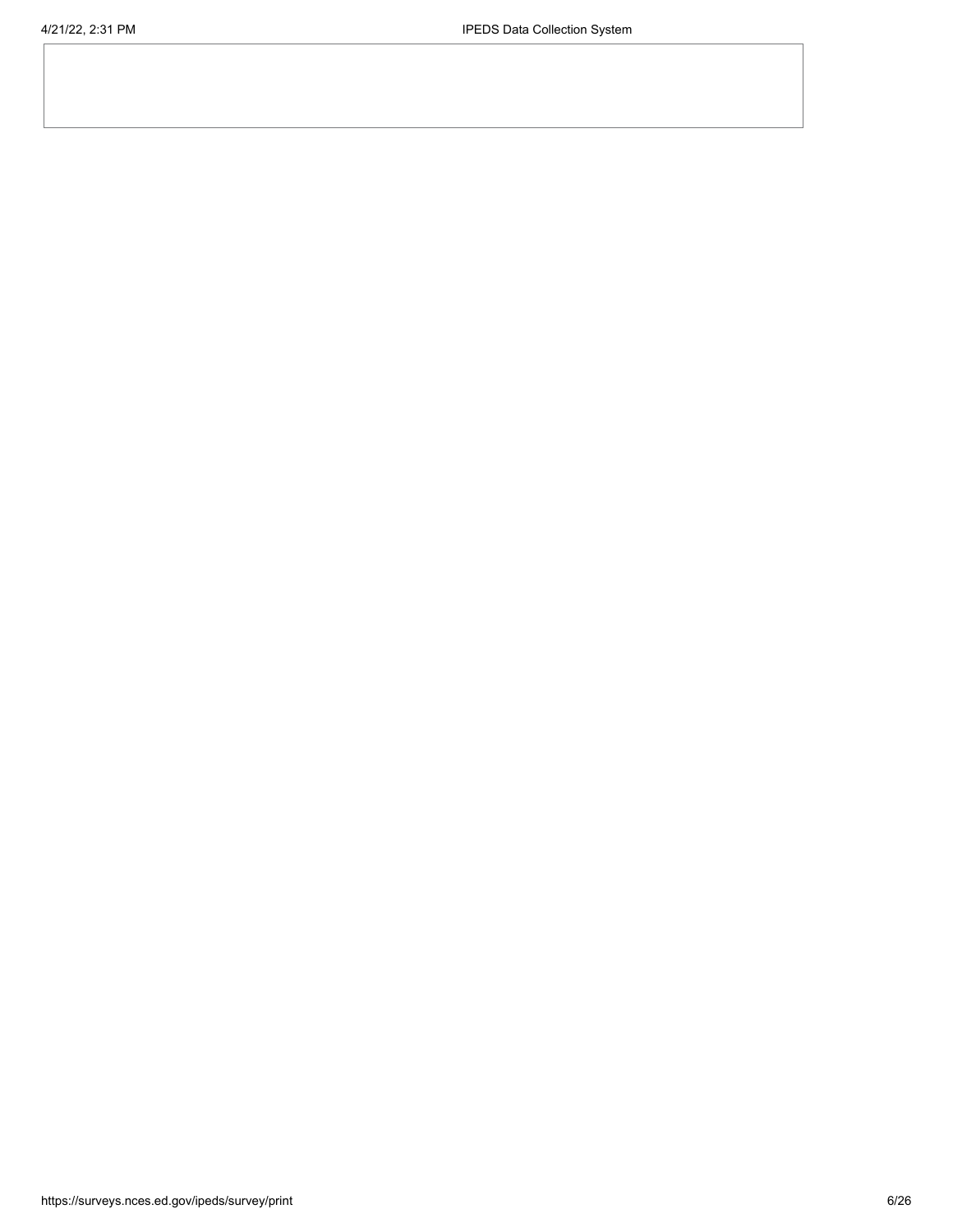## Part A - Statement of Net Position Page 2

| Fiscal Year: July 1, 2020 - June 30, 2021 |                                                                       |                                     |               |  |
|-------------------------------------------|-----------------------------------------------------------------------|-------------------------------------|---------------|--|
| Line No.                                  | Description                                                           | Prior year<br><b>Ending balance</b> |               |  |
|                                           | <b>Capital Assets</b>                                                 |                                     |               |  |
| 21                                        | <b>Land and land improvements</b>                                     | 12,467,000                          | 12,467,000    |  |
| 22                                        | Infrastructure                                                        | 147,192,000                         | 143,746,000   |  |
| 23                                        | <b>Buildings</b>                                                      | 3,270,104,000                       | 3,092,302,000 |  |
| 32                                        | Equipment, including art and library collections                      | 1,152,730,000                       | 1,059,840,000 |  |
| 27                                        | Construction in progress                                              | 129,691,000                         | 163,581,000   |  |
|                                           | <b>Total for Plant, Property and Equipment</b><br>$CV = (A21 +  A27)$ | 4,712,184,000                       | 4,471,936,000 |  |
| 28                                        | Accumulated depreciation                                              | 2,636,904,000                       | 2,498,163,000 |  |
| 33                                        | Intangible assets, net of accumulated amortization                    | $\Omega$                            | $\Omega$      |  |
| 34                                        | Other capital assets                                                  | 89,091,000                          | 89,105,000    |  |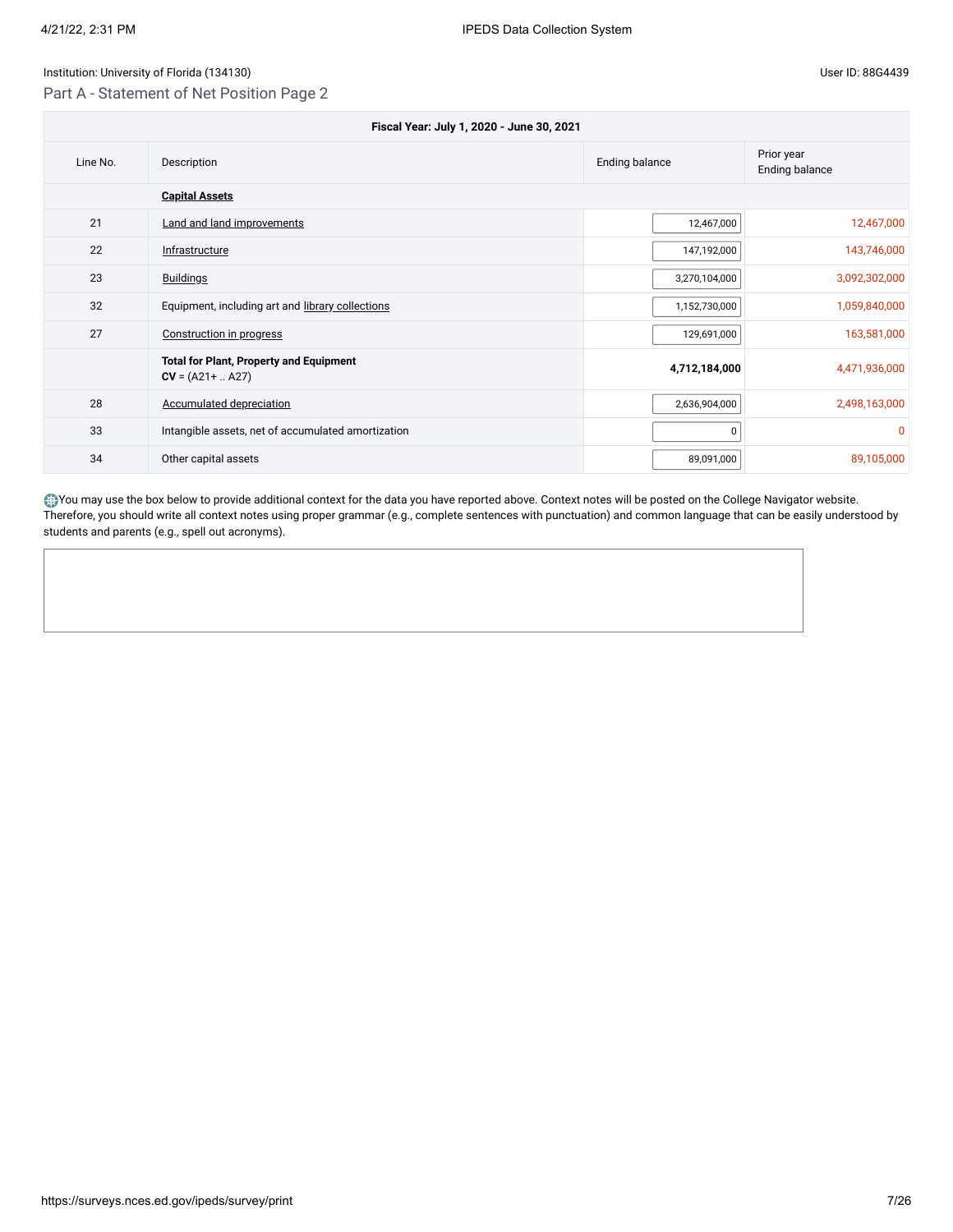Part D - Summary of Changes In Net Position

| Fiscal Year: July 1, 2020 - June 30, 2021<br>If your institution is a parent institution then the amounts reported in Parts A and D should include ALL of your child institutions |                                                                                            |                     |                   |  |
|-----------------------------------------------------------------------------------------------------------------------------------------------------------------------------------|--------------------------------------------------------------------------------------------|---------------------|-------------------|--|
| Line No.                                                                                                                                                                          | Description                                                                                | Current year amount | Prior year amount |  |
| 01                                                                                                                                                                                | Total revenues and other additions for this institution AND all of its child institutions  | 3,609,109,000       | 3,362,868,000     |  |
|                                                                                                                                                                                   |                                                                                            |                     |                   |  |
| 02                                                                                                                                                                                | Total expenses and deductions for this institution AND all of its child institutions       | 3,388,572,000       | 3,379,773,000     |  |
|                                                                                                                                                                                   |                                                                                            |                     |                   |  |
| 03                                                                                                                                                                                | Change in net position during year<br>$CV = (D01-D02)$                                     | 220,537,000         | $-16,905,000$     |  |
| 04                                                                                                                                                                                | Net position beginning of year for this institution AND all of its child institutions      | 1,887,213,000       | 1,904,118,000     |  |
| 05                                                                                                                                                                                | Adjustments to beginning net position and other gains or losses<br>$CV=[D06-(D03+D04)]$    | 0                   |                   |  |
| 06                                                                                                                                                                                | Net position end of year for this institution AND all of its child institutions (from A18) | 2,107,750,000       | 1,887,213,000     |  |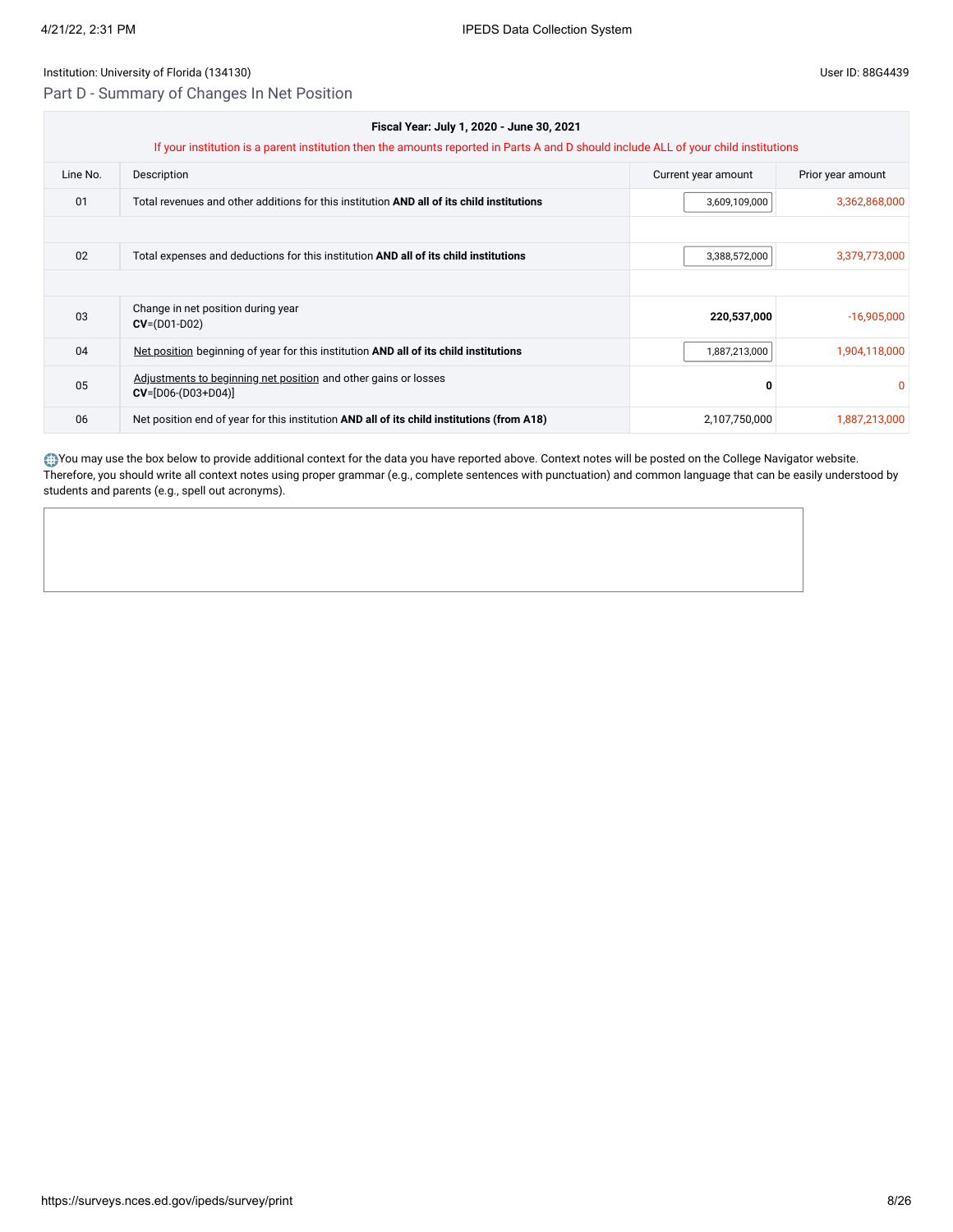Part E-1 - Scholarships and Fellowships

| Fiscal Year: July 1, 2020 - June 30, 2021<br>Do not report Federal Direct Student Loans (FDSL) anywhere in this section. |                                                                                                                                                                           |                     |                   |
|--------------------------------------------------------------------------------------------------------------------------|---------------------------------------------------------------------------------------------------------------------------------------------------------------------------|---------------------|-------------------|
| Line No.                                                                                                                 | <b>Scholarships and Fellowships</b>                                                                                                                                       | Current year amount | Prior year amount |
| 01                                                                                                                       | Pell grants (federal)                                                                                                                                                     | 46,417,000          | 48,314,000        |
| 02                                                                                                                       | Other federal grants (Do NOT include FDSL amounts)                                                                                                                        | 20,751,000          | 17,995,000        |
| 03                                                                                                                       | Grants by state government                                                                                                                                                | 182,311,000         | 180,670,000       |
| 04                                                                                                                       | Grants by local government                                                                                                                                                | 0                   | $\Omega$          |
| 05                                                                                                                       | Institutional grants from restricted resources                                                                                                                            | 99,992,000          | 104,500,003       |
| 06                                                                                                                       | Institutional grants from unrestricted resources<br>$CV=[E07-(E01++E05)]$                                                                                                 | 95,844,000          | 101,755,997       |
| 07                                                                                                                       | Total revenue that funds scholarships and fellowships                                                                                                                     | 445,315,000         | 453,235,000       |
|                                                                                                                          |                                                                                                                                                                           |                     |                   |
|                                                                                                                          | Discounts and Allowances                                                                                                                                                  |                     |                   |
| 08                                                                                                                       | Discounts and allowances applied to tuition and fees                                                                                                                      | 240,976,000         | 254,267,000       |
| 09                                                                                                                       | Discounts and allowances applied to sales and services of<br>auxiliary enterprises                                                                                        | $\mathbf 0$         | $\Omega$          |
| 10                                                                                                                       | Total discounts and allowances<br>$CV = (E08 + E09)$                                                                                                                      | 240,976,000         | 254,267,000       |
|                                                                                                                          |                                                                                                                                                                           |                     |                   |
| 11                                                                                                                       | Net scholarships and fellowships expenses after deducting<br>discounts and allowances<br>CV= (E07-E10) This amount will be carried forward to C10 of the expense section. | 204,339,000         | 198,968,000       |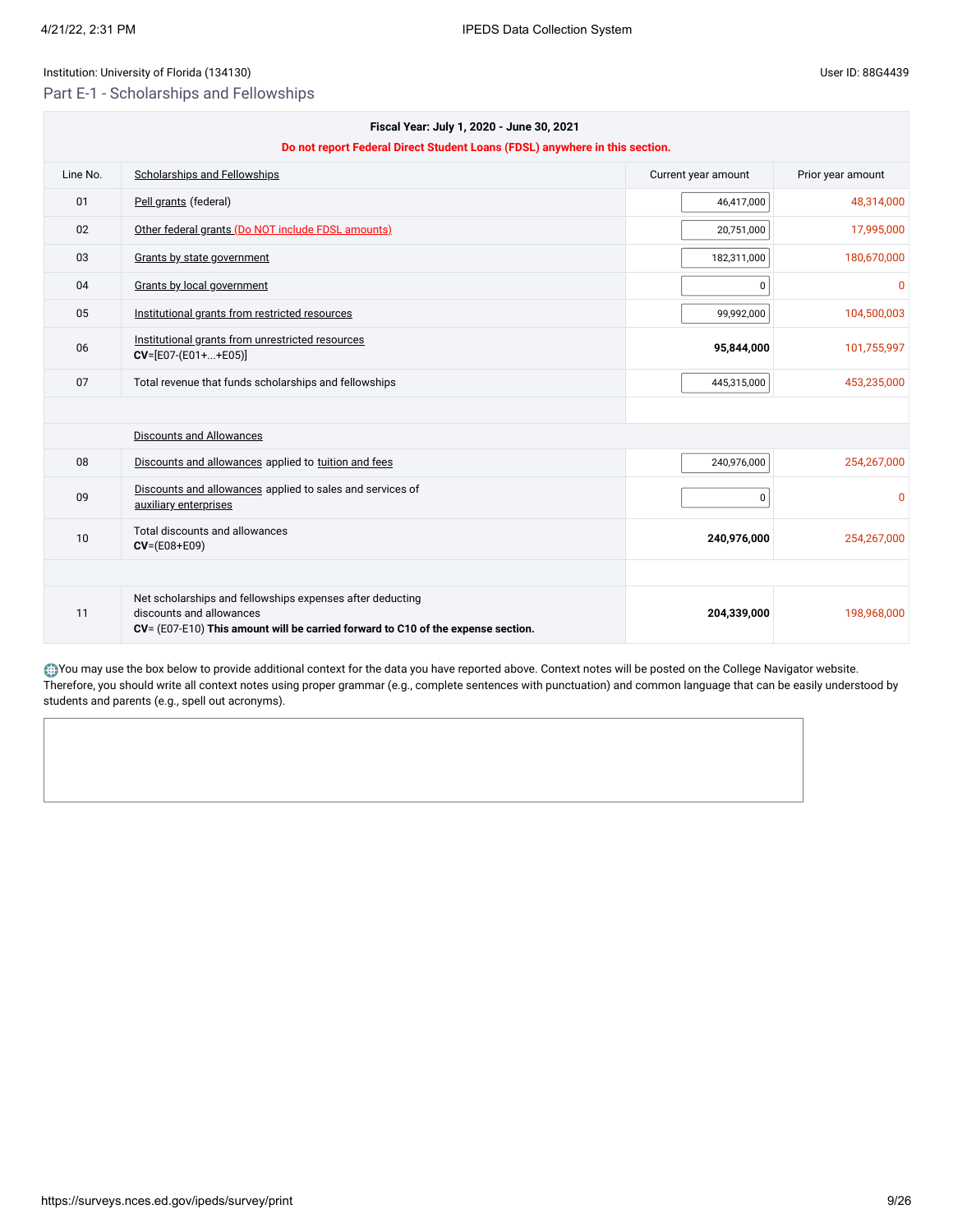## Institution: University of Florida (134130) Controlled to the User ID: 88G4439

## Part E-2 - Sources of Discounts and Allowances

| User ID: 88G |  |
|--------------|--|

| Fiscal Year: July 1, 2020 - June 30, 2021 |                                                            |                                          |                      |                                               |                      |                            |                      |
|-------------------------------------------|------------------------------------------------------------|------------------------------------------|----------------------|-----------------------------------------------|----------------------|----------------------------|----------------------|
|                                           |                                                            |                                          |                      | Amount of Source Applied to:                  |                      |                            |                      |
| Line<br>No.                               | Source of Discounts and Allowances                         | Tuition and fees discounts<br>allowances |                      | Auxiliary enterprises discounts<br>allowances |                      | Total discounts allowances |                      |
|                                           |                                                            | Current year<br>amount                   | Prior year<br>amount | Current year<br>amount                        | Prior year<br>amount | Current year<br>amount     | Prior year<br>amount |
| 12                                        | Pell grants (federal)                                      | 25,118,000                               | 27,104,000           | 0                                             |                      | 25,118,000                 | 27,104,000           |
| 13                                        | Other federal grants (Do NOT include<br>FDSL amounts)      | 11,229,000                               | 10,095,000           | 0                                             | $\Omega$             | 11,229,000                 | 10,095,000           |
| 14                                        | Grants by state government                                 | 98,655,000                               | 101,357,000          | $\mathbf 0$                                   | $\mathbf{0}$         | 98,655,000                 | 101,357,000          |
| 15                                        | Grants by local government                                 |                                          | $\overline{0}$       | 0                                             | 0                    | $\Omega$                   | <sup>0</sup>         |
| 16                                        | Endowments and gifts                                       | 54,109,000                               | 58,627,000           | $\overline{0}$                                | $\mathbf{0}$         | 54,109,000                 | 58,627,000           |
| 17                                        | Other institutional sources<br>$CV=[E18-(E12+E13+  +E16)]$ | 51,865,000                               | 57,084,000           | $\Omega$                                      | 0                    | 51,865,000                 | 57,084,000           |
| 18                                        | Total (from Part E1 line 8, 9 and 10)                      | 240,976,000                              | 254,267,000          | 0                                             | $\Omega$             | 240,976,000                | 254,267,000          |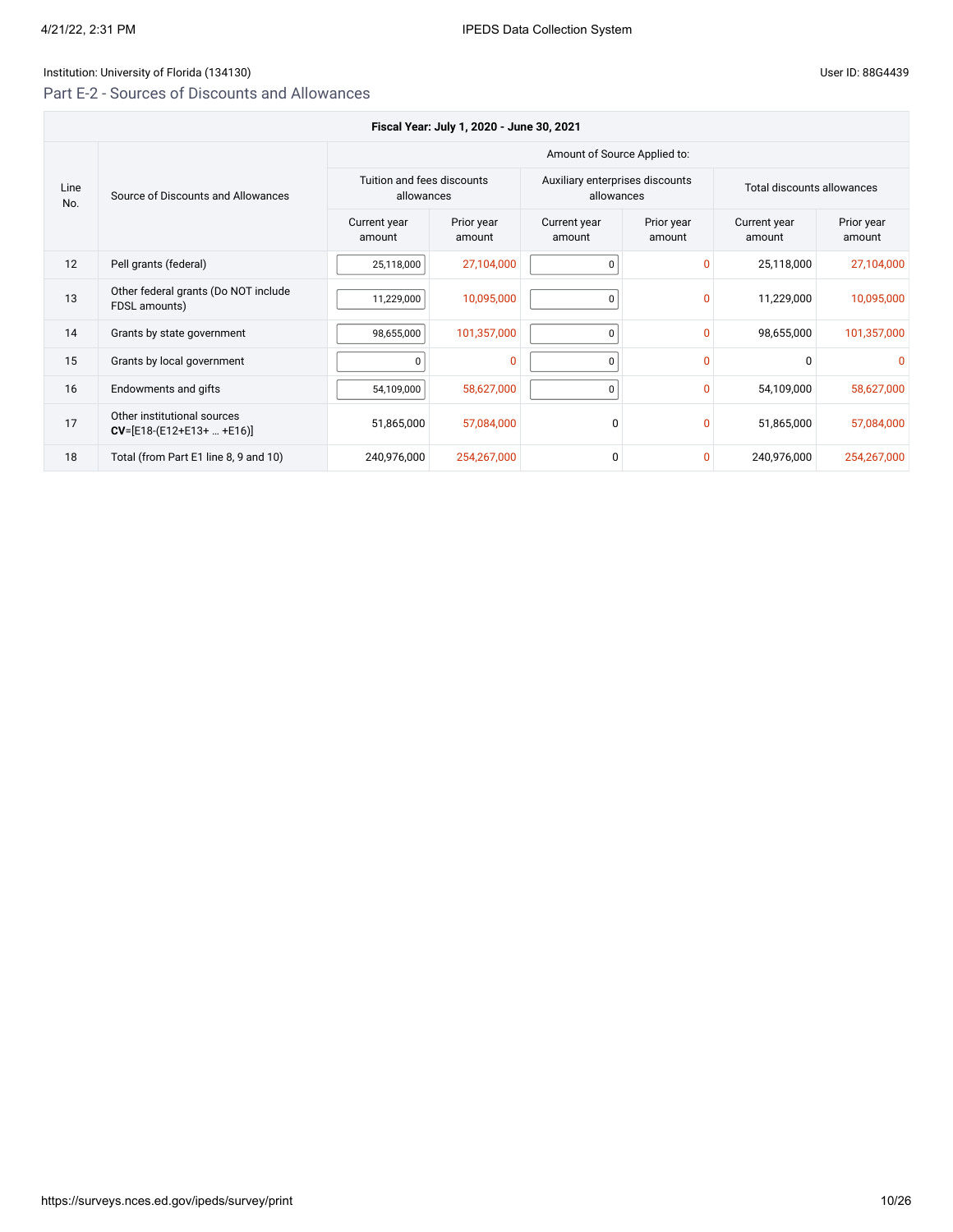## Institution: University of Florida (134130) Controlled the USE of Disease of Planck and Disease in the User ID: 88G4439 Part B - Revenues by Source (1)

|          |                 | Fiscal Year: July 1, 2020 - June 30, 2021                                                |                     |                   |
|----------|-----------------|------------------------------------------------------------------------------------------|---------------------|-------------------|
| Line No. | Source of Funds |                                                                                          | Current year amount | Prior year amount |
|          |                 | <b>Operating Revenues</b>                                                                |                     |                   |
| 01       |                 | Tuition and fees, after deducting discounts & allowances                                 | 419,603,000         | 398,791,000       |
|          |                 |                                                                                          |                     |                   |
|          |                 | Grants and contracts - operating                                                         |                     |                   |
| 02       |                 | Federal operating grants and contracts                                                   | 508,376,000         | 480,988,000       |
| 03       |                 | State operating grants and contracts                                                     | 42,714,000          | 39,605,000        |
| 04       |                 | Local government/private operating grants and contracts                                  | 961,993,000         | 921,111,000       |
|          | 04a             | Local government operating grants and contracts                                          | 8,339,000           | 7,158,000         |
|          | 04b             | Private operating grants and contracts                                                   | 953,654,000         | 913,953,000       |
| 05       |                 | Sales and services of auxiliary enterprises,<br>after deducting discounts and allowances | 93,026,000          | 114,678,000       |
| 06       |                 | Sales and services of hospitals,<br>after deducting patient contractual allowances       | 0                   | $\mathbf{0}$      |
| 26       |                 | Sales and services of educational activities                                             | 51,813,000          | 53,782,000        |
| 07       |                 | Independent operations                                                                   | 0                   | 0                 |
| 08       |                 | Other sources - operating<br>$CV=[B09-(B01++B07)]$                                       | 1,443,000           | 7,372,000         |
| 09       |                 | Total operating revenues                                                                 | 2,078,968,000       | 2,016,327,000     |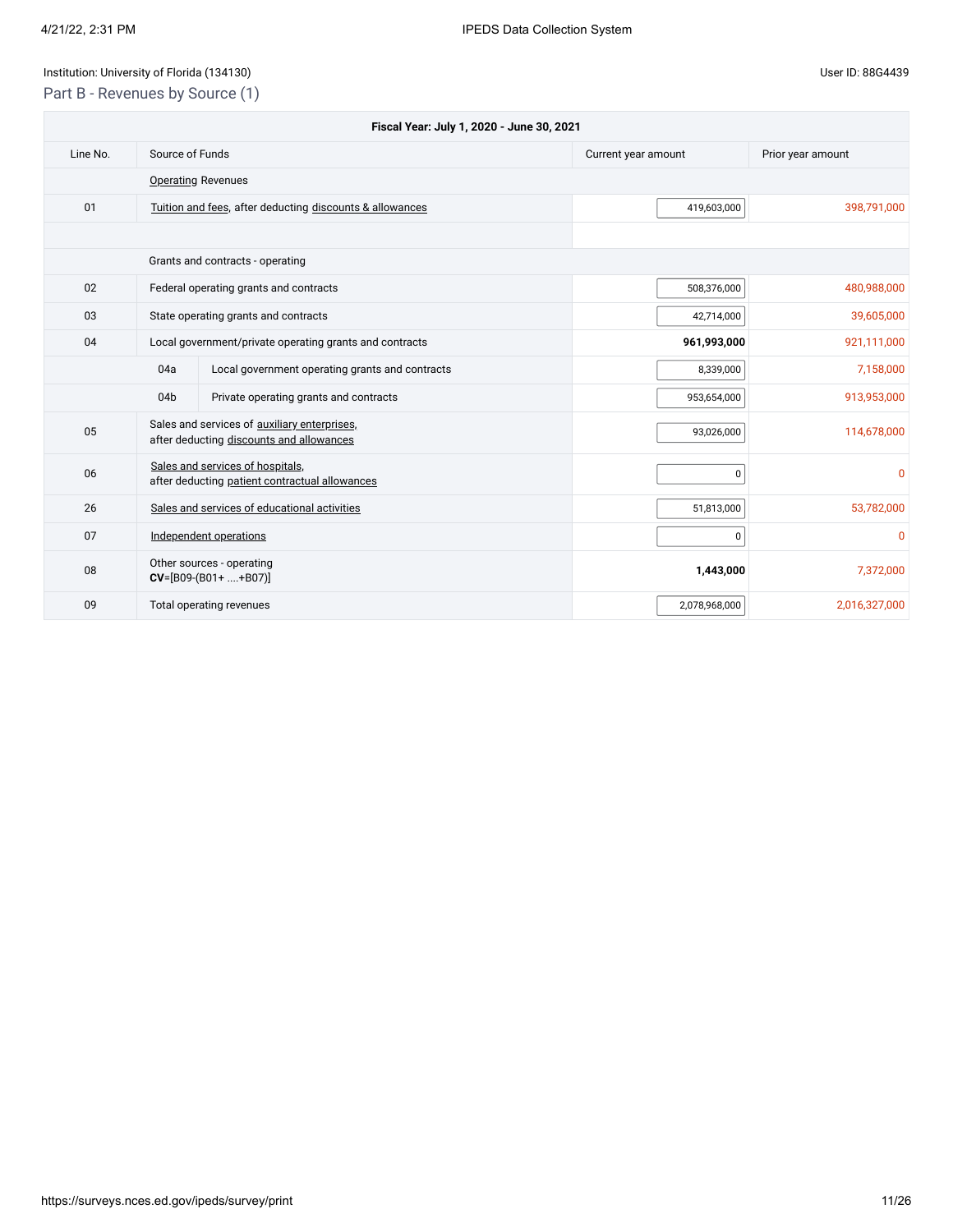Part B - Revenues by Source (2)

| Fiscal Year: July 1, 2020 - June 30, 2021 |                                                                           |                     |                   |  |
|-------------------------------------------|---------------------------------------------------------------------------|---------------------|-------------------|--|
| Line No.                                  | Source of funds                                                           | Current year amount | Prior year amount |  |
|                                           | <b>Nonoperating Revenues</b>                                              |                     |                   |  |
| 10                                        | Federal appropriations                                                    | 0                   | 0                 |  |
| 11                                        | State appropriations                                                      | 836,234,000         | 783,386,000       |  |
| 12                                        | Local appropriations, education district taxes, and similar support       | 0                   | ŋ                 |  |
|                                           |                                                                           |                     |                   |  |
|                                           | Grants-nonoperating                                                       |                     |                   |  |
| 13                                        | Federal nonoperating grants Do NOT include Federal Direct Student Loans   | 93,493,000          | 74,240,000        |  |
| 14                                        | State nonoperating grants                                                 | 181,863,000         | 181,349,000       |  |
| 15                                        | Local government nonoperating grants                                      | 0                   | 0                 |  |
| 16                                        | Gifts, including contributions from affiliated organizations              | 176,151,000         | 185,017,000       |  |
| 17                                        | Investment income                                                         | 102,371,000         | 60,521,000        |  |
| 18                                        | Other nonoperating revenues<br>$CV=[B19-(B10++B17)]$                      | 1,773,000           | 1,340,000         |  |
| 19                                        | Total nonoperating revenues                                               | 1,391,885,000       | 1,285,853,000     |  |
| 27                                        | Total operating and nonoperating revenues<br>CV=[B19+B09]                 | 3,470,853,000       | 3,302,180,000     |  |
| 28                                        | 12-month Student FTE from E12                                             | 50,884              | 50,135            |  |
| 29                                        | Total operating and nonoperating revenues per student FTE<br>CV=[B27/B28] | 68,211              | 65,866            |  |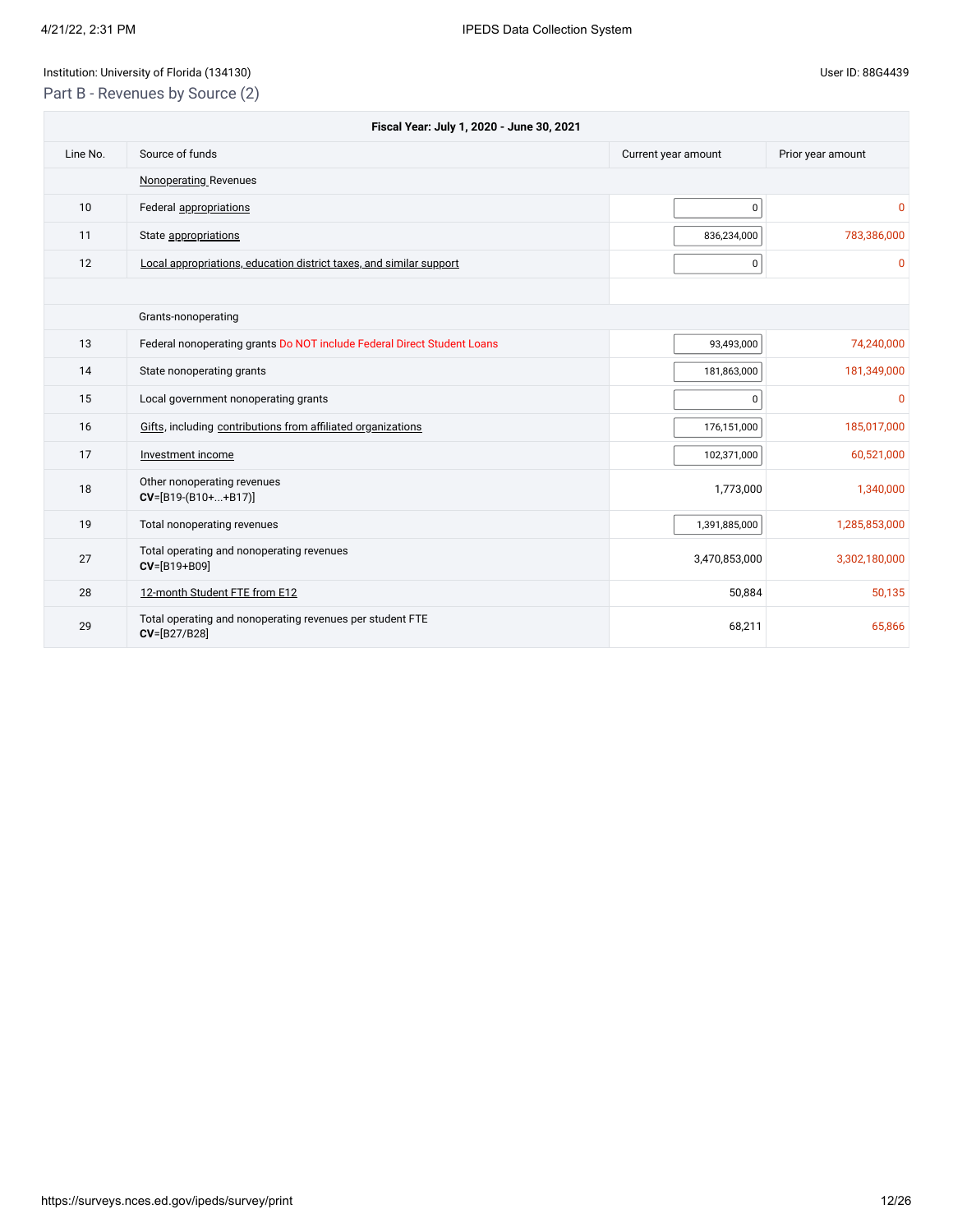## Institution: University of Florida (134130) User ID: 88G4439 Part B - Revenues by Source (3)

| Fiscal Year: July 1, 2020 - June 30, 2021 |                                                           |                     |                   |
|-------------------------------------------|-----------------------------------------------------------|---------------------|-------------------|
| Line No.                                  | Source of funds                                           | Current year amount | Prior year amount |
| Other Revenues and Additions              |                                                           |                     |                   |
| 20                                        | <b>Capital appropriations</b>                             | 53,577,000          | 46,048,000        |
| 21                                        | Capital grants and gifts                                  | 84,679,000          | 14,640,000        |
| 22                                        | Additions to permanent endowments                         | $ \mathbf{v} $      | n                 |
| 23                                        | Other revenues and additions<br>$CV=[B24-(B20++B22)]$     | 0                   | 0                 |
| 24                                        | Total other revenues and additions<br>$CV=[B25-(B9+B19)]$ | 138,256,000         | 60,688,000        |
|                                           |                                                           |                     |                   |
| 25                                        | Total all revenues and other additions                    | 3,609,109,000       | 3,362,868,000     |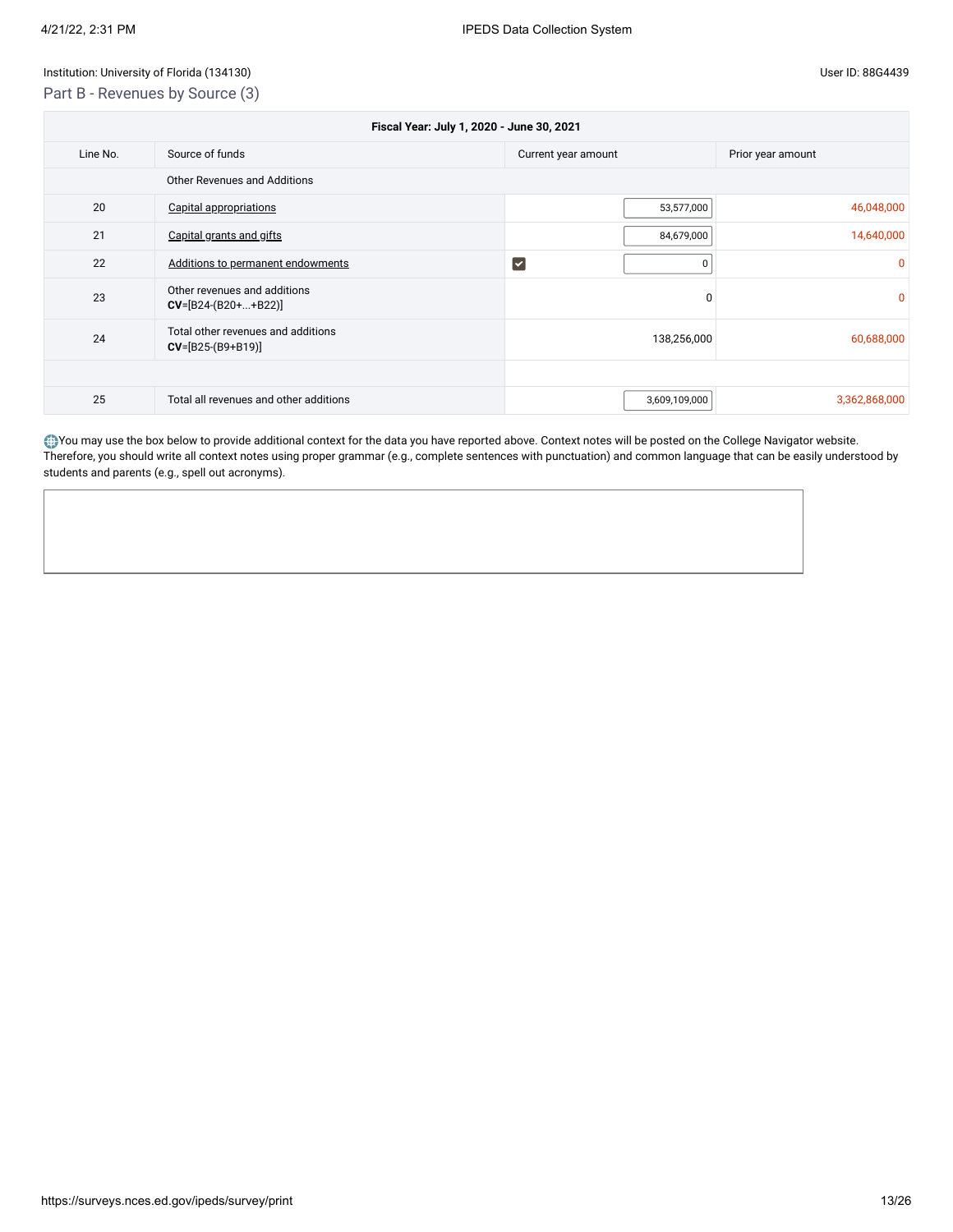## Institution: University of Florida (134130) Controlled the USE of Disease of Planck and Disease in the User ID: 88G4439

Part C-1 - Expenses by Functional Classification

| Fiscal Year: July 1, 2020 - June 30, 2021<br><b>Report Total Operating AND Nonoperating Expenses in this section</b> |                                                                                                       |               |                     |               |                    |
|----------------------------------------------------------------------------------------------------------------------|-------------------------------------------------------------------------------------------------------|---------------|---------------------|---------------|--------------------|
| Line No.                                                                                                             | <b>Expense: Functional Classifications</b>                                                            | Prior Year    | Salaries and wages  | Prior Year    |                    |
|                                                                                                                      |                                                                                                       | (1)           | <b>Total Amount</b> | (2)           | Salaries and wages |
| 01                                                                                                                   | Instruction                                                                                           | 809,687,000   | 830,806,000         | 545,245,000   | 559,757,000        |
| 02                                                                                                                   | Research                                                                                              | 780,561,000   | 786,883,000         | 404,374,000   | 393,451,000        |
| 03                                                                                                                   | Public service                                                                                        | 863,931,000   | 817,182,000         | 558,420,000   | 536,619,000        |
| 05                                                                                                                   | Academic support                                                                                      | 248,734,000   | 247,609,000         | 130,158,000   | 130,946,000        |
| 06                                                                                                                   | Student services                                                                                      | 52,334,000    | 48,665,000          | 27,755,000    | 26,462,000         |
| 07                                                                                                                   | Institutional support                                                                                 | 178,493,000   | 176,163,000         | 110,220,000   | 107,492,000        |
| 10                                                                                                                   | Scholarships and fellowships expenses,<br>net of discounts and allowances<br>(from Part E-1, line 11) | 204,339,000   | 198,968,000         |               |                    |
| 11                                                                                                                   | <b>Auxiliary enterprises</b>                                                                          | 110,820,000   | 122,048,000         | 42,324,000    | 46,385,000         |
| 12                                                                                                                   | <b>Hospital services</b>                                                                              | $\pmb{0}$     | 0                   | 0             | $\mathbf{0}$       |
| 13                                                                                                                   | Independent operations                                                                                | $\mathbf 0$   | $\Omega$            | 0             | $\Omega$           |
| 14                                                                                                                   | Other Functional Expenses and deductions<br>$CV=[C19-(C01++C13)]$                                     | 139,673,000   | 151,449,000         | 0             | $\mathbf{0}$       |
| 19                                                                                                                   | <b>Total expenses and deductions</b>                                                                  | 3,388,572,000 | 3,379,773,000       | 1,818,496,000 | 1,801,112,000      |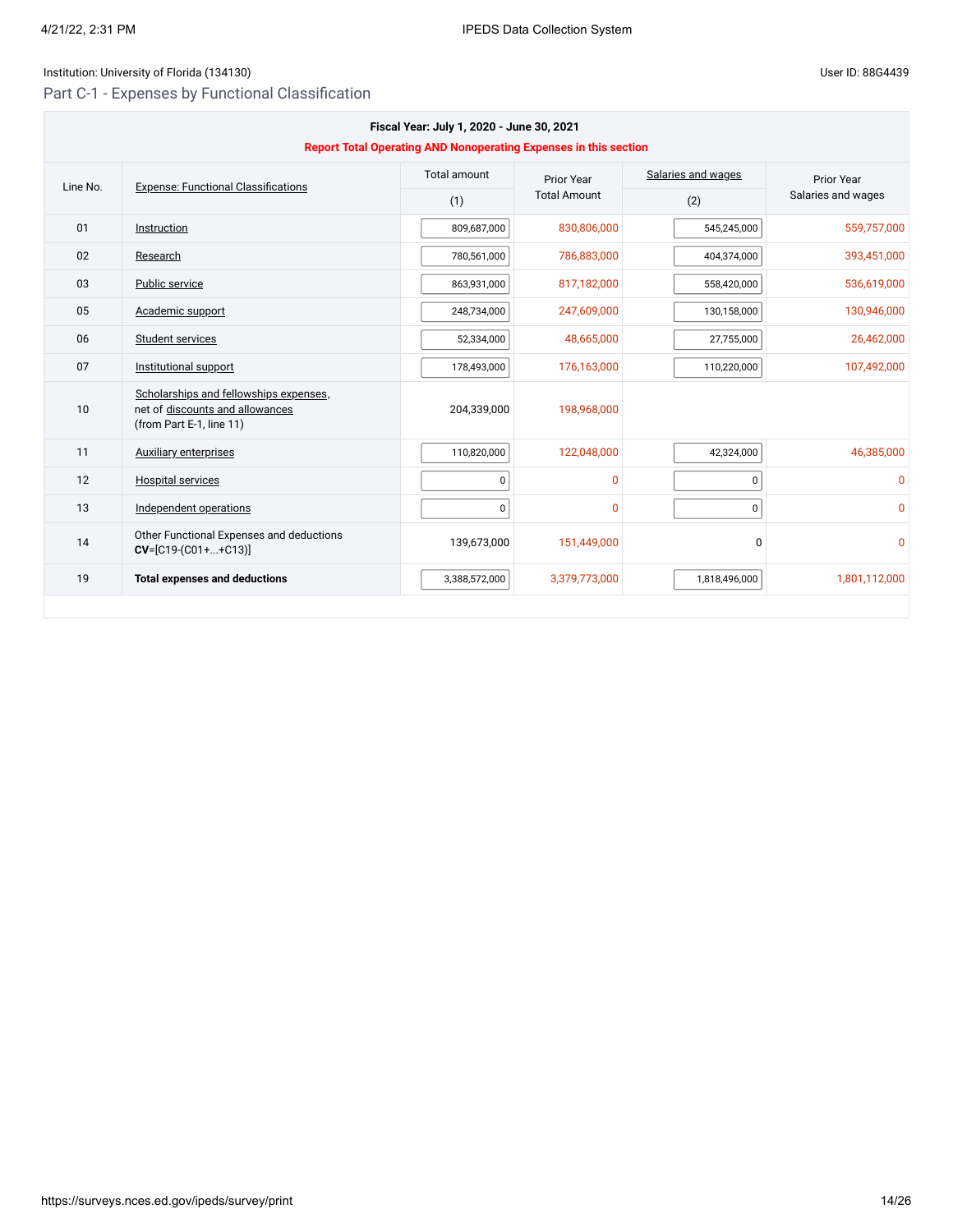Part C-2 - Expenses by Natural Classification

21-1 Total expenses and deductions per student FTE<br>CV=[C19-1/C20-1]

| Fiscal Year: July 1, 2020 - June 30, 2021 |                                                                      |                     |                   |  |
|-------------------------------------------|----------------------------------------------------------------------|---------------------|-------------------|--|
| Line No.                                  | <b>Expense: Natural Classifications</b>                              | <b>Total Amount</b> | Prior year amount |  |
| $19-2$                                    | Salaries and Wages (from Part C-1, Column 2 line 19)                 | 1,818,496,000       | 1,801,112,000     |  |
| $19-3$                                    | <b>Benefits</b>                                                      | 580,474,000         | 588,035,000       |  |
| $19 - 4$                                  | Operation and Maintenance of Plant (as a natural expense)            | 128,789,000         | 129,674,000       |  |
| $19-5$                                    | Depreciation                                                         | 159,379,000         | 154,351,000       |  |
| $19-6$                                    | Interest                                                             | 5,900,000           | 6,742,000         |  |
| $19-7$                                    | Other Natural Expenses and Deductions<br>$CV=[C19-1-(C19-2++C19-6)]$ | 695,534,000         | 699,859,000       |  |
| $19-1$                                    | <b>Total Expenses and Deductions</b><br>(from Part C-1, Line 19)     | 3,388,572,000       | 3,379,773,000     |  |
| $20-1$                                    | 12-month Student FTE (from E12 survey)                               | 50,884              | 50,135            |  |

You may use the box below to provide additional context for the data you have reported above. Context notes will be posted on the College Navigator website. Therefore, you should write all context notes using proper grammar (e.g., complete sentences with punctuation) and common language that can be easily understood by students and parents (e.g., spell out acronyms).

CV=[C19-1/C20-1] **66,594** 67,413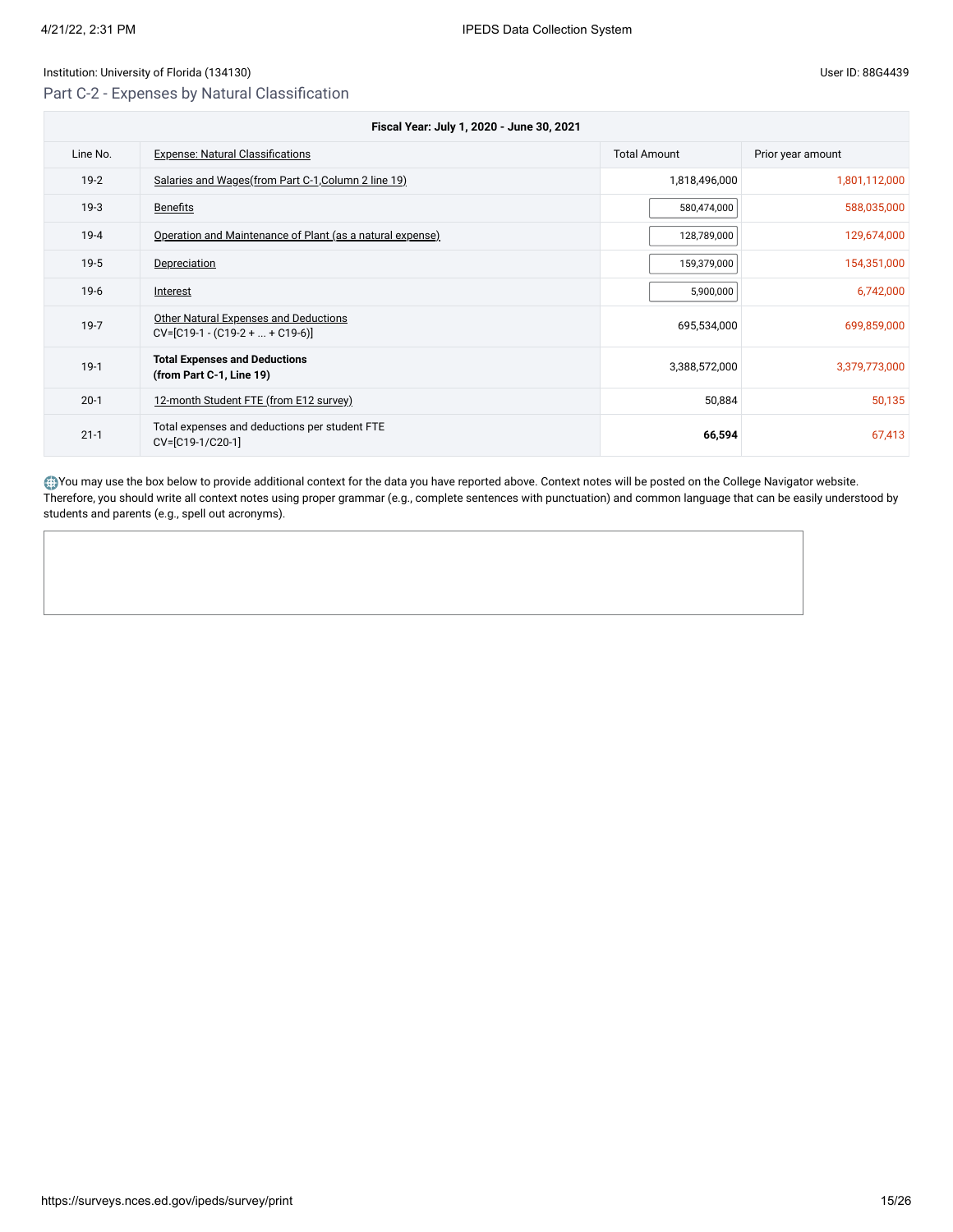| Fiscal Year: July 1, 2020 - June 30, 2021 |                                      |                     |                   |  |  |
|-------------------------------------------|--------------------------------------|---------------------|-------------------|--|--|
| Line No.                                  | Description                          | Current year amount | Prior Year amount |  |  |
| 01                                        | Pension expense                      | 96,760,000          | 99,450,773        |  |  |
| 02                                        | Net Pension liability                | 881,332,000         | 724,879,000       |  |  |
| 03                                        | Deferred inflows related to pension  | 15,712,000<br>∣V    | 48,509,000        |  |  |
| 04                                        | Deferred outflows related to pension | 305,935,000         | 279,039,000       |  |  |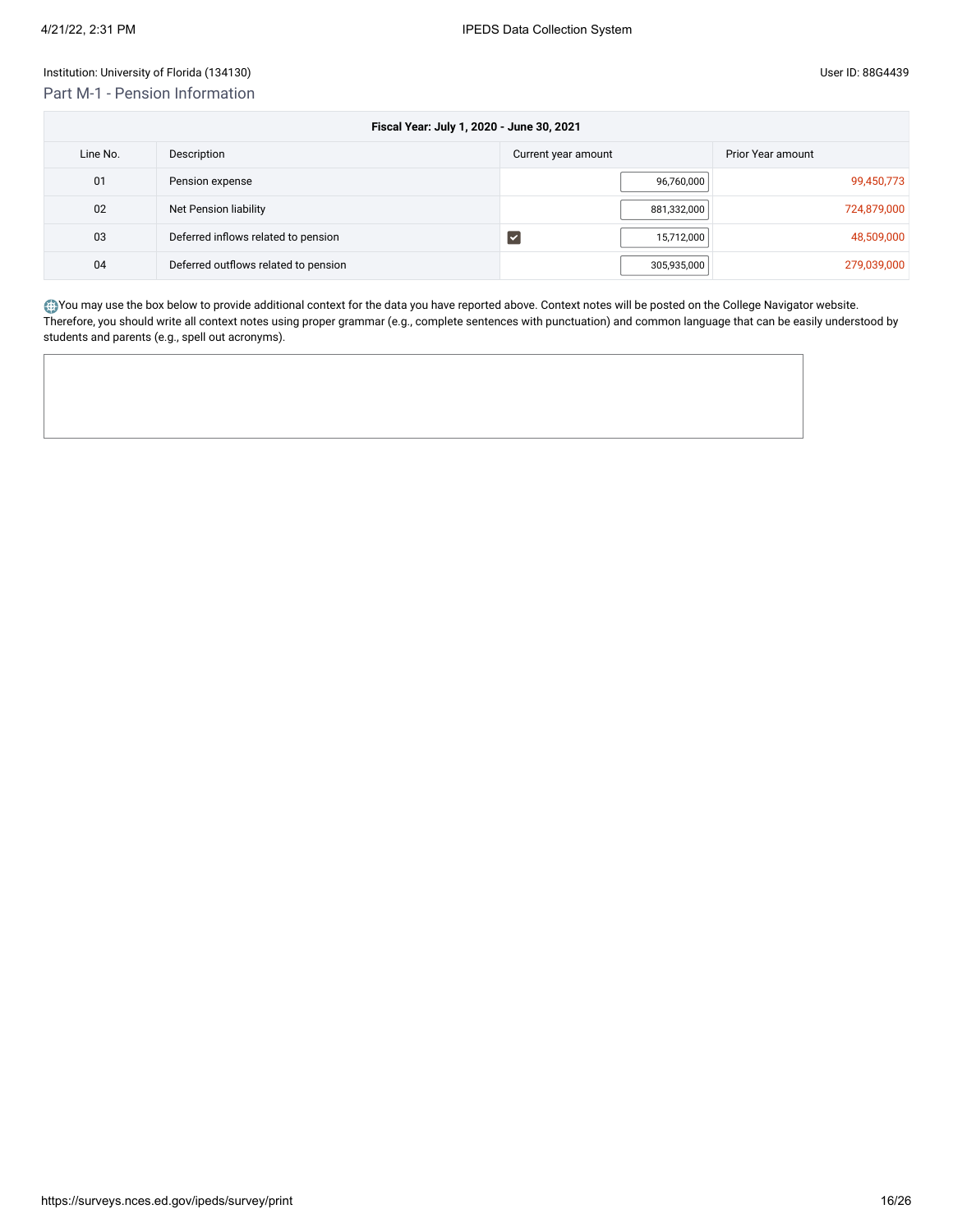Part M-2 - Postemployment Benefits Other than Pension (OPEB) Information

| Fiscal Year: July 1, 2020 - June 30, 2021 |                                   |                             |                   |  |  |
|-------------------------------------------|-----------------------------------|-----------------------------|-------------------|--|--|
| Line No.                                  | Description                       | Current year amount         | Prior Year amount |  |  |
| 05                                        | OPEB expense                      | 31,491,000                  | 48,621,339        |  |  |
| 06                                        | Net OPEB liability                | 1,069,008,000               | 1,239,001,000     |  |  |
| 07                                        | Deferred inflows related to OPEB  | 469,874,000<br>$\checkmark$ | 224,913,000       |  |  |
| 08                                        | Deferred outflows related to OPEB | 214,847,000                 | 171,370,000       |  |  |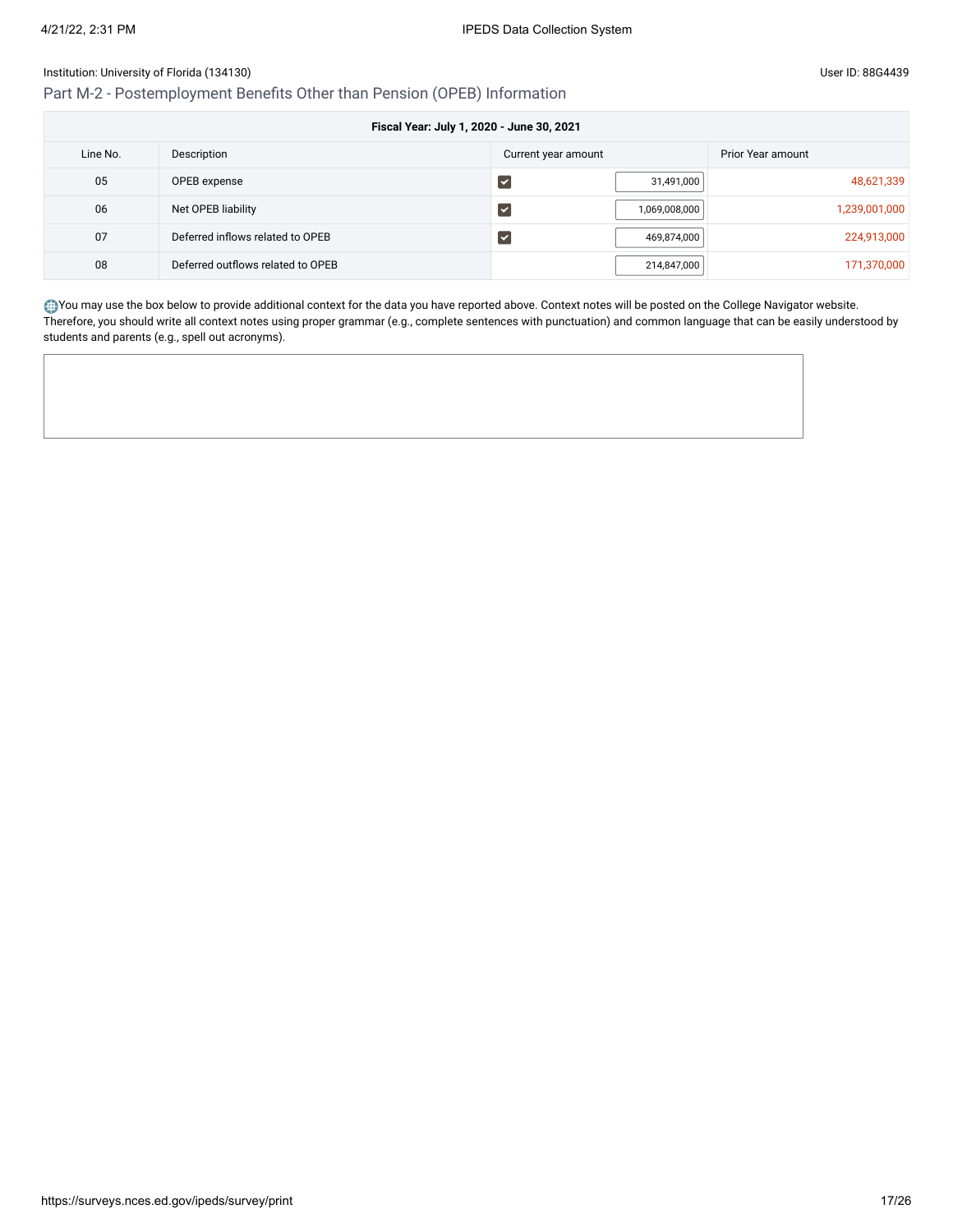## Part H - Details of Endowment Net Assets

|                                                                         | Fiscal Year: July 1, 2020 - June 30, 2021                                                                                                  |                                       |                     |                           |  |  |  |  |
|-------------------------------------------------------------------------|--------------------------------------------------------------------------------------------------------------------------------------------|---------------------------------------|---------------------|---------------------------|--|--|--|--|
|                                                                         | Include not only endowment net assets held by the institution, but any assets held by private foundations affiliated with the institution. |                                       |                     |                           |  |  |  |  |
| Line No.                                                                |                                                                                                                                            | Value of Endowment Net Assets         | <b>Market Value</b> | <b>Prior Year Amounts</b> |  |  |  |  |
| 01<br>Value of endowment net assets at the beginning of the fiscal year |                                                                                                                                            |                                       | 1,844,523,000       | 1,818,319,000             |  |  |  |  |
| 02<br>Value of endowment net assets at the end of the fiscal year       |                                                                                                                                            |                                       | 2,375,793,000       | 1,844,523,000             |  |  |  |  |
| 03                                                                      | Change in value of endowment net assets<br>$CV=[H02-H01]$                                                                                  |                                       |                     | 26,204,000                |  |  |  |  |
|                                                                         | 03a                                                                                                                                        | New gifts and additions               | 53,745,000          | 64,189,000                |  |  |  |  |
| 03 <sub>b</sub>                                                         |                                                                                                                                            | Endowment net investment return       |                     | 46,325,000                |  |  |  |  |
| 03 <sub>c</sub>                                                         |                                                                                                                                            | Spending distribution for current use | $-92,900,000$       | $-84,310,000$             |  |  |  |  |
| 03d                                                                     |                                                                                                                                            | Other<br>$CV=[H03-(H03a+H03b+H03c)]$  | $\Omega$            |                           |  |  |  |  |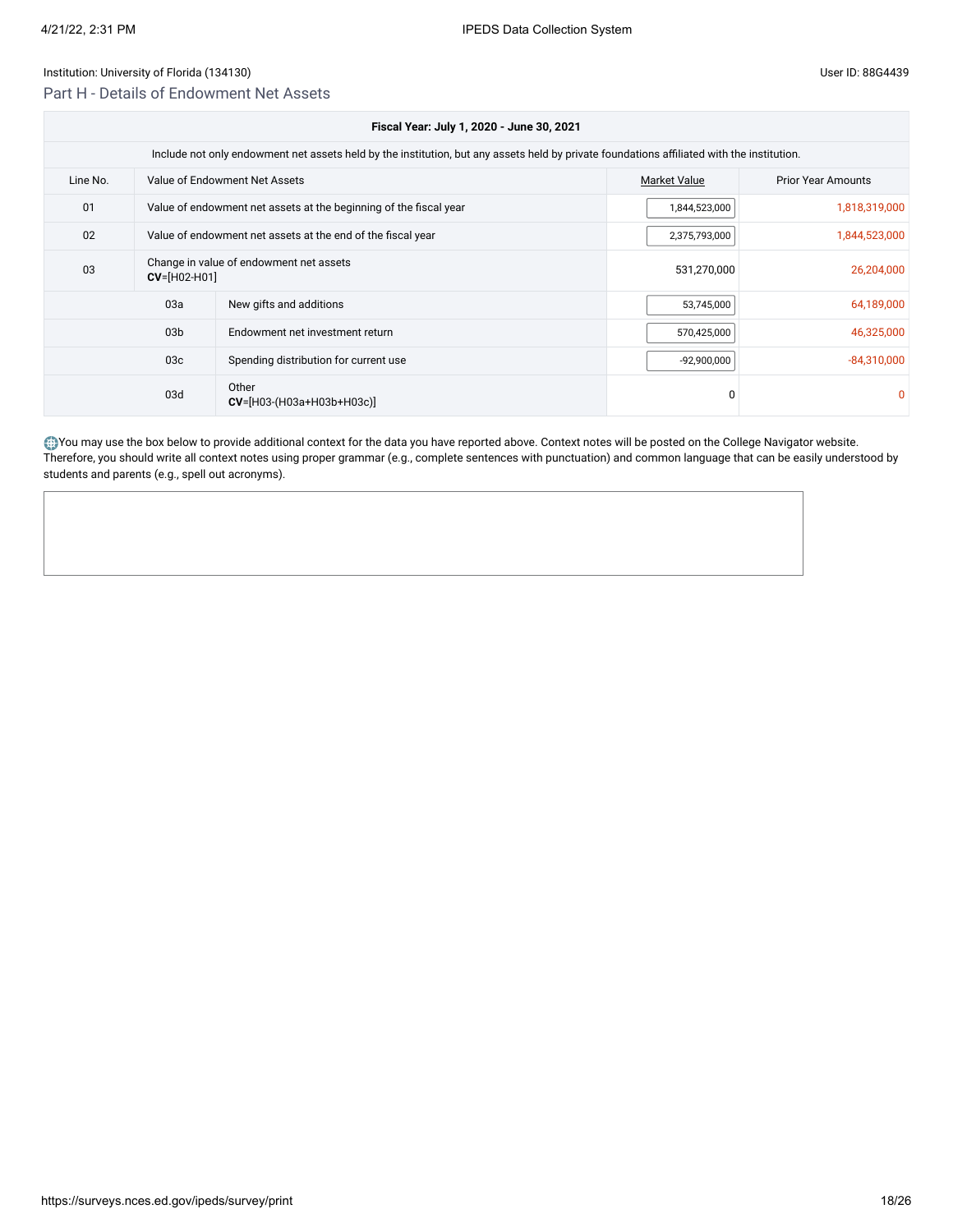## Institution: University of Florida (134130)

## Part N - Financial Health

|  |  | User ID: 88G4439 |
|--|--|------------------|
|--|--|------------------|

|             | Fiscal Year: July 1, 2020 - June 30, 2021                                                                                                                                                                               |                                     |                   |  |  |  |
|-------------|-------------------------------------------------------------------------------------------------------------------------------------------------------------------------------------------------------------------------|-------------------------------------|-------------------|--|--|--|
| Line<br>No. | Description<br>(If your institution is a parent institution then the amounts reported should include ALL of your child<br><i>institutions.</i><br>Include amounts for the institution's GASB and FASB component units.) | Current year<br>amount              | Prior year amount |  |  |  |
| 01          | Operating income (Loss) + net nonoperating revenues (expenses)                                                                                                                                                          | $-750$                              | $-94,430,000$     |  |  |  |
| 02          | Operating revenues + nonoperating revenues                                                                                                                                                                              | 3,387,822,000                       | 3,346,031,000     |  |  |  |
| 03          | Change in net position                                                                                                                                                                                                  | 220,537,000                         | $-16,905,000$     |  |  |  |
| 04          | Net position                                                                                                                                                                                                            | 2,107,750,000                       | 1,887,213,000     |  |  |  |
| 05          | Expendable net assets                                                                                                                                                                                                   | 92,684,000                          | $-16,706,000$     |  |  |  |
| 06          | Plant-related debt                                                                                                                                                                                                      | $\blacktriangledown$<br>387,931,000 | 158,362,000       |  |  |  |
| 07          | Total expenses                                                                                                                                                                                                          | 3,388,572,000                       | 3,379,774,000     |  |  |  |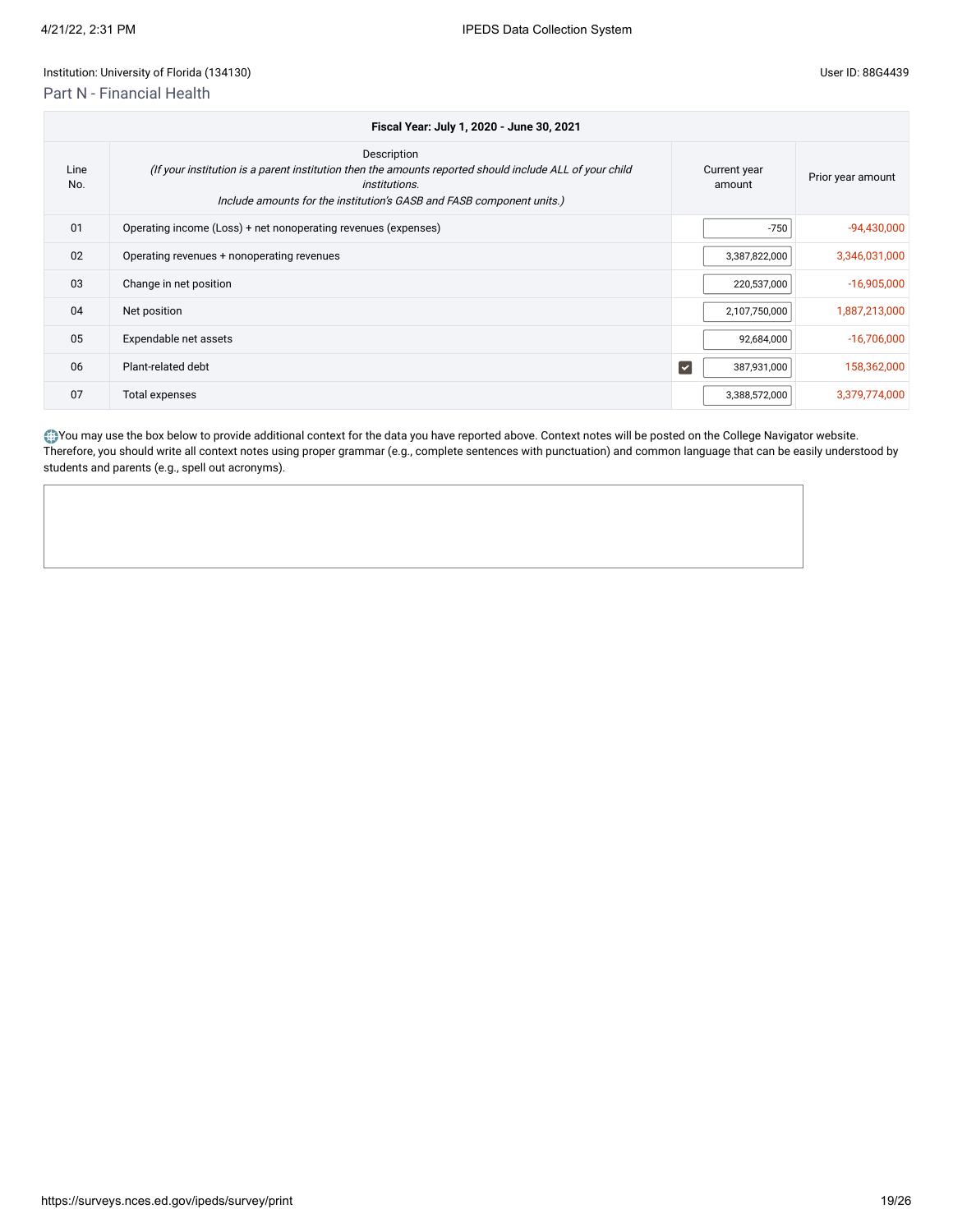## Part J - Revenue Data for the Census Bureau

|    | Fiscal Year: July 1, 2020 - June 30, 2021                       |                                                                                                   |                                                    |                          |             |                                                 |  |
|----|-----------------------------------------------------------------|---------------------------------------------------------------------------------------------------|----------------------------------------------------|--------------------------|-------------|-------------------------------------------------|--|
|    |                                                                 |                                                                                                   |                                                    | Amount                   |             |                                                 |  |
|    | Source and type                                                 | Total for all funds and operations<br>(includes endowment funds, but<br>excludes component units) | Education and<br>general/independent<br>operations | Auxiliary<br>enterprises | Hospitals   | Agriculture<br>extension/experiment<br>services |  |
|    |                                                                 | (1)                                                                                               | (2)                                                | (3)                      | (4)         | (5)                                             |  |
| 01 | Tuition and fees                                                | 660,579,000                                                                                       | 660,579,000                                        |                          |             |                                                 |  |
| 02 | Sales and services                                              | 144,839,000                                                                                       | 42,836,000                                         | 93,026,000               | $\mathbf 0$ | 8,977,000                                       |  |
| 03 | Federal<br>grants/contracts<br>(excludes Pell Grants)           | 508,376,000                                                                                       | 414,388,000                                        |                          |             | 93,988,000                                      |  |
|    |                                                                 |                                                                                                   |                                                    |                          |             |                                                 |  |
|    | Revenue from the state government:                              |                                                                                                   |                                                    |                          |             |                                                 |  |
| 04 | State appropriations,<br>current & capital                      | 889,812,000                                                                                       | 713,962,000                                        |                          |             | 175,850,000                                     |  |
| 05 | State grants and<br>contracts                                   | 42,714,000                                                                                        | 34,297,000                                         |                          |             | 8,417,000                                       |  |
|    |                                                                 |                                                                                                   |                                                    |                          |             |                                                 |  |
|    | Revenue from local governments:                                 |                                                                                                   |                                                    |                          |             |                                                 |  |
| 06 | Local appropriation,<br>current & capital                       | $\mathbf 0$                                                                                       | $\mathbf 0$                                        | $\mathsf 0$              | $\pmb{0}$   | $\mathsf{O}\xspace$                             |  |
| 07 | Local government<br>grants/contracts                            | 8,339,000                                                                                         | 2,263,000                                          |                          |             | 6,076,000                                       |  |
|    |                                                                 |                                                                                                   |                                                    |                          |             |                                                 |  |
| 08 | Receipts from<br>property and non-<br>property taxes            |                                                                                                   |                                                    |                          |             |                                                 |  |
| 09 | Gifts and private<br>grants,<br>NOT including capital<br>grants | 1,129,804,000                                                                                     |                                                    |                          |             |                                                 |  |
| 10 | Interest earnings                                               | 21,457,000                                                                                        |                                                    |                          |             |                                                 |  |
| 11 | Dividend earnings                                               |                                                                                                   |                                                    |                          |             |                                                 |  |
| 12 | Realized capital gains                                          |                                                                                                   |                                                    |                          |             |                                                 |  |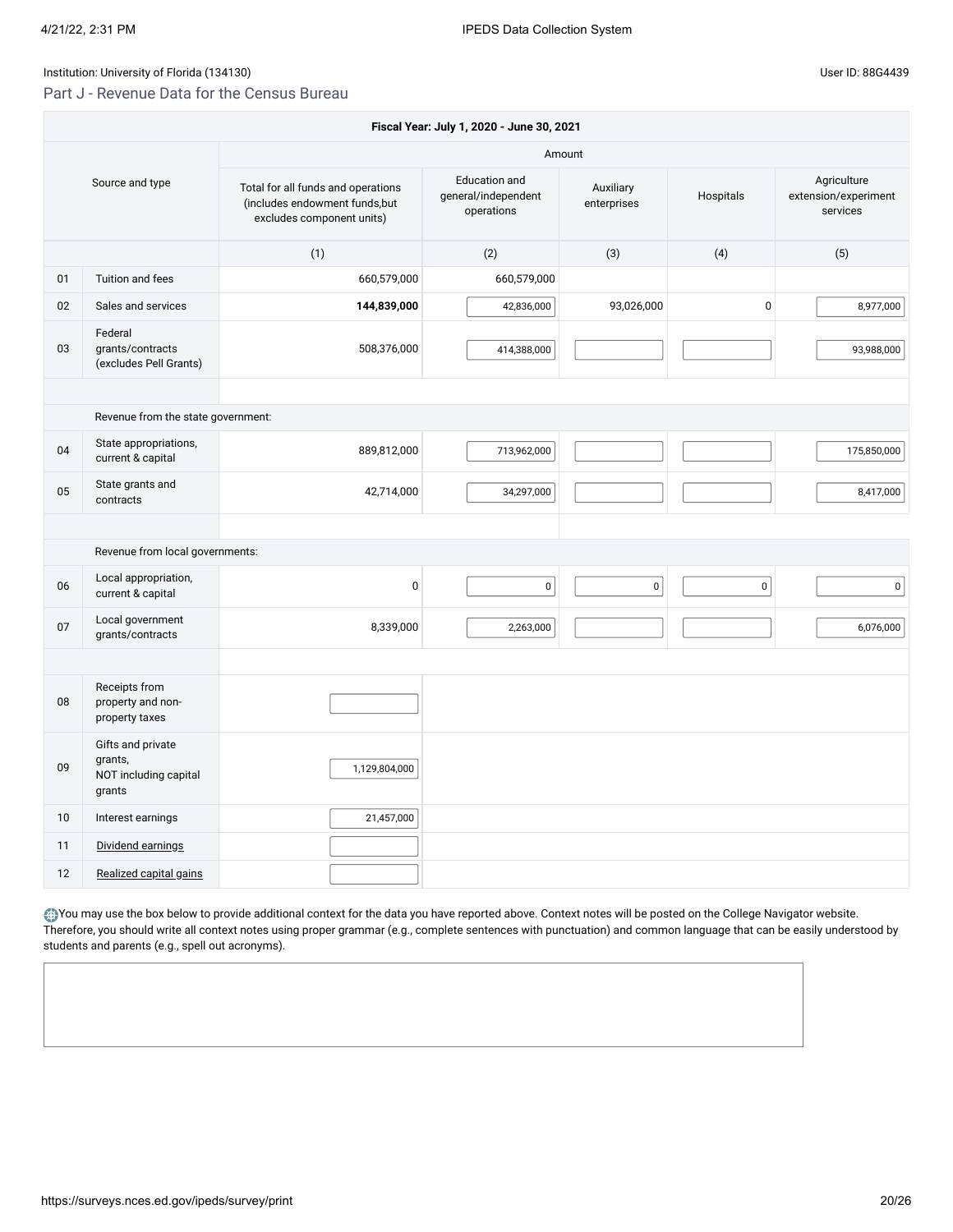## Institution: University of Florida (134130)

## Part K - Expenditure Data for the Census Bureau

|  |  | User ID: 88G4439 |
|--|--|------------------|
|--|--|------------------|

|          | Fiscal Year: July 1, 2020 - June 30, 2021                               |                                                                                                         |                                                        |                          |             |                                                     |  |  |
|----------|-------------------------------------------------------------------------|---------------------------------------------------------------------------------------------------------|--------------------------------------------------------|--------------------------|-------------|-----------------------------------------------------|--|--|
| Category |                                                                         | Total for all funds and<br>operations (includes<br>endowment funds.<br>but excludes<br>component units) | Education and<br>qeneral/<br>independent<br>operations | Auxiliary<br>enterprises | Hospitals   | Agriculture<br>extension/<br>experiment<br>services |  |  |
|          |                                                                         | (1)                                                                                                     | (2)                                                    | (3)                      | (4)         | (5)                                                 |  |  |
| 02       | Employee benefits, total                                                | 596,753,000                                                                                             | 498,438,000                                            | 25,615,000               | $\pmb{0}$   | 72,700,000                                          |  |  |
| 03       | Payment to state retirement funds (may be included<br>in line 02 above) | 106,772,000                                                                                             | 90,806,000                                             | 3,585,000                | $\mathbf 0$ | 12,381,000                                          |  |  |
| 04       | Current expenditures including salaries                                 | 2,900,759,000                                                                                           | 2,448,570,000                                          | 106,187,000              | 0           | 346,002,000                                         |  |  |
|          |                                                                         |                                                                                                         |                                                        |                          |             |                                                     |  |  |
|          | Capital outlays                                                         |                                                                                                         |                                                        |                          |             |                                                     |  |  |
| 05       | Construction                                                            | 142,334,000                                                                                             | 130,024,000                                            | 493,000                  | 0           | 11,817,000                                          |  |  |
| 06       | Equipment purchases                                                     | 54,828,000                                                                                              | 40,443,000                                             | 7,423,000                | $\pmb{0}$   | 6,962,000                                           |  |  |
| 07       | Land purchases                                                          | $\mathbf 0$                                                                                             | 0                                                      | 0                        | $\mathbf 0$ | 0                                                   |  |  |
| 08       | Interest on debt outstanding, all funds and activities                  | 5,900,000                                                                                               |                                                        |                          |             |                                                     |  |  |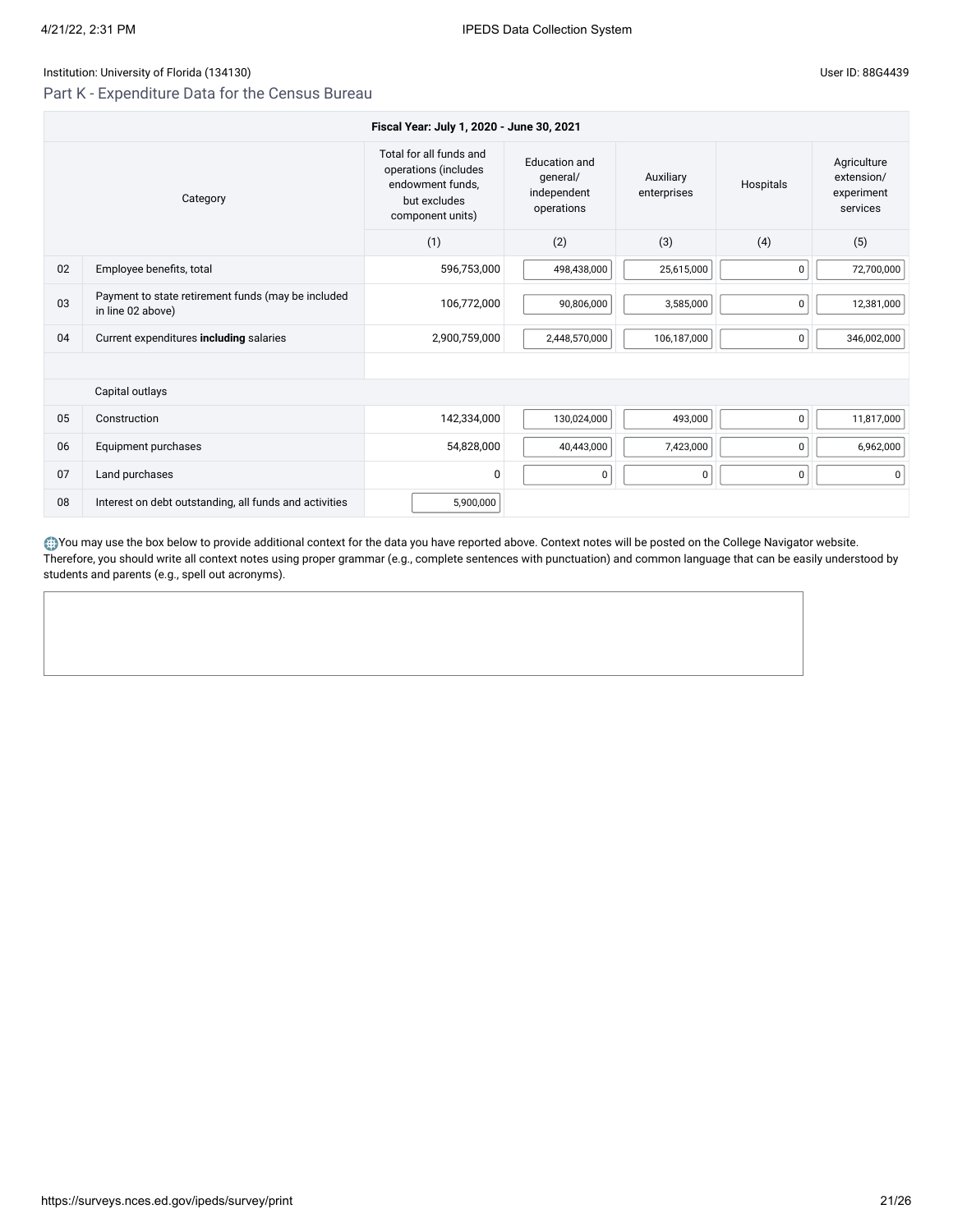## Part L - Debt and Assets for Census Bureau, page 1

|             | Fiscal Year: July 1, 2020 - June 30, 2021               |             |  |  |  |
|-------------|---------------------------------------------------------|-------------|--|--|--|
| <b>Debt</b> |                                                         |             |  |  |  |
|             | Category                                                | Amount      |  |  |  |
| 01          | Long-term debt outstanding at beginning of fiscal year  | 158,362,000 |  |  |  |
| 02          | Long-term debt issued during fiscal year                | 281,798,000 |  |  |  |
| 03          | Long-term debt retired during fiscal year               | 52,229,000  |  |  |  |
| 04          | Long-term debt outstanding at end of fiscal year        | 387,931,000 |  |  |  |
| 05          | Short-term debt outstanding at beginning of fiscal year |             |  |  |  |
| 06          | Short-term debt outstanding at end of fiscal year       |             |  |  |  |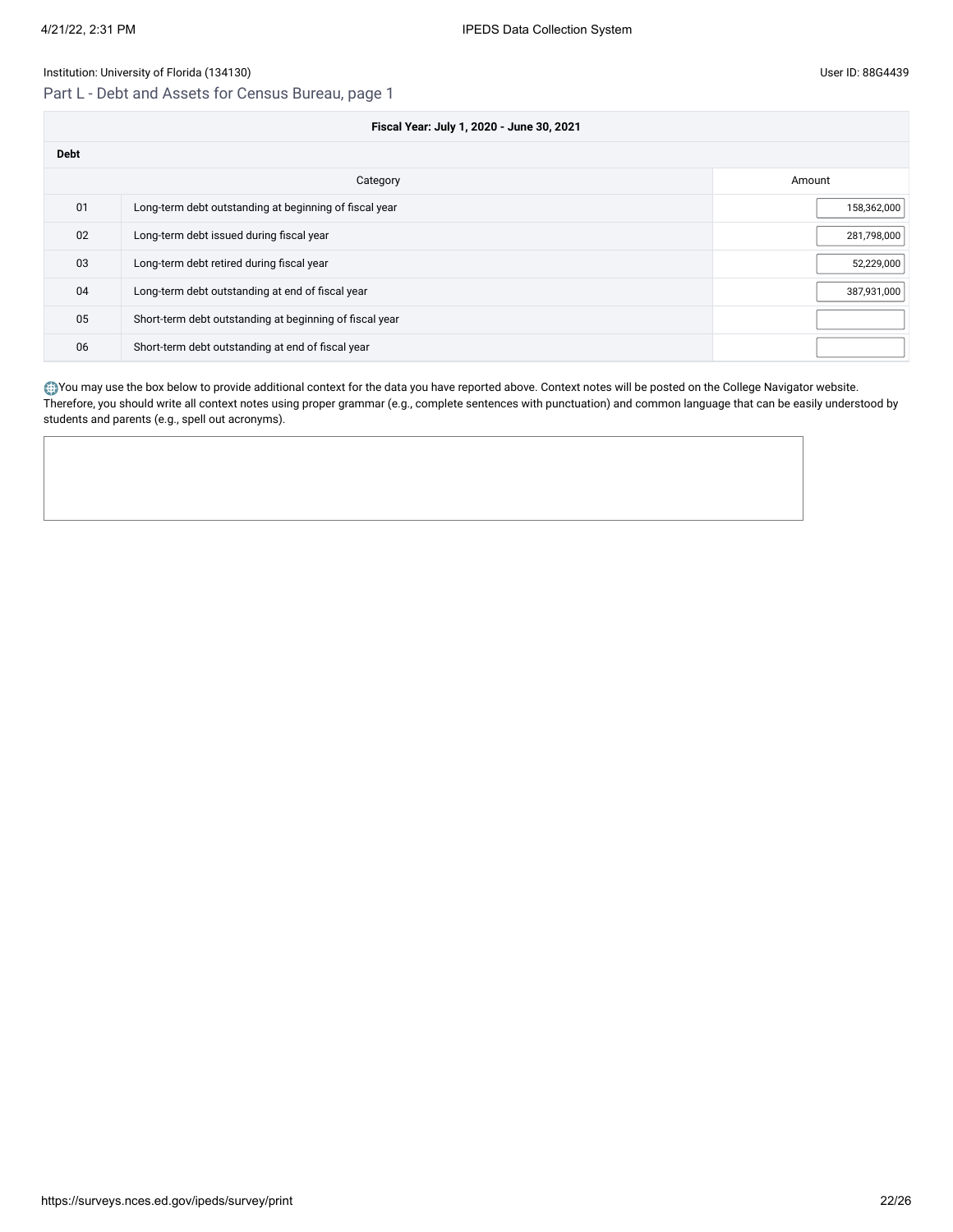## Part L - Debt and Assets for Census Bureau, page 2

|               | Fiscal Year: July 1, 2020 - June 30, 2021                                                  |               |
|---------------|--------------------------------------------------------------------------------------------|---------------|
| <b>Assets</b> |                                                                                            |               |
|               | Category                                                                                   | Amount        |
| 07            | Total cash and security assets held at end of fiscal year in sinking or debt service funds | 28,424,000    |
| 08            | Total cash and security assets held at end of fiscal year in bond funds                    | 217,957,000   |
| 09            | Total cash and security assets held at end of fiscal year in all other funds               | 2,233,392,000 |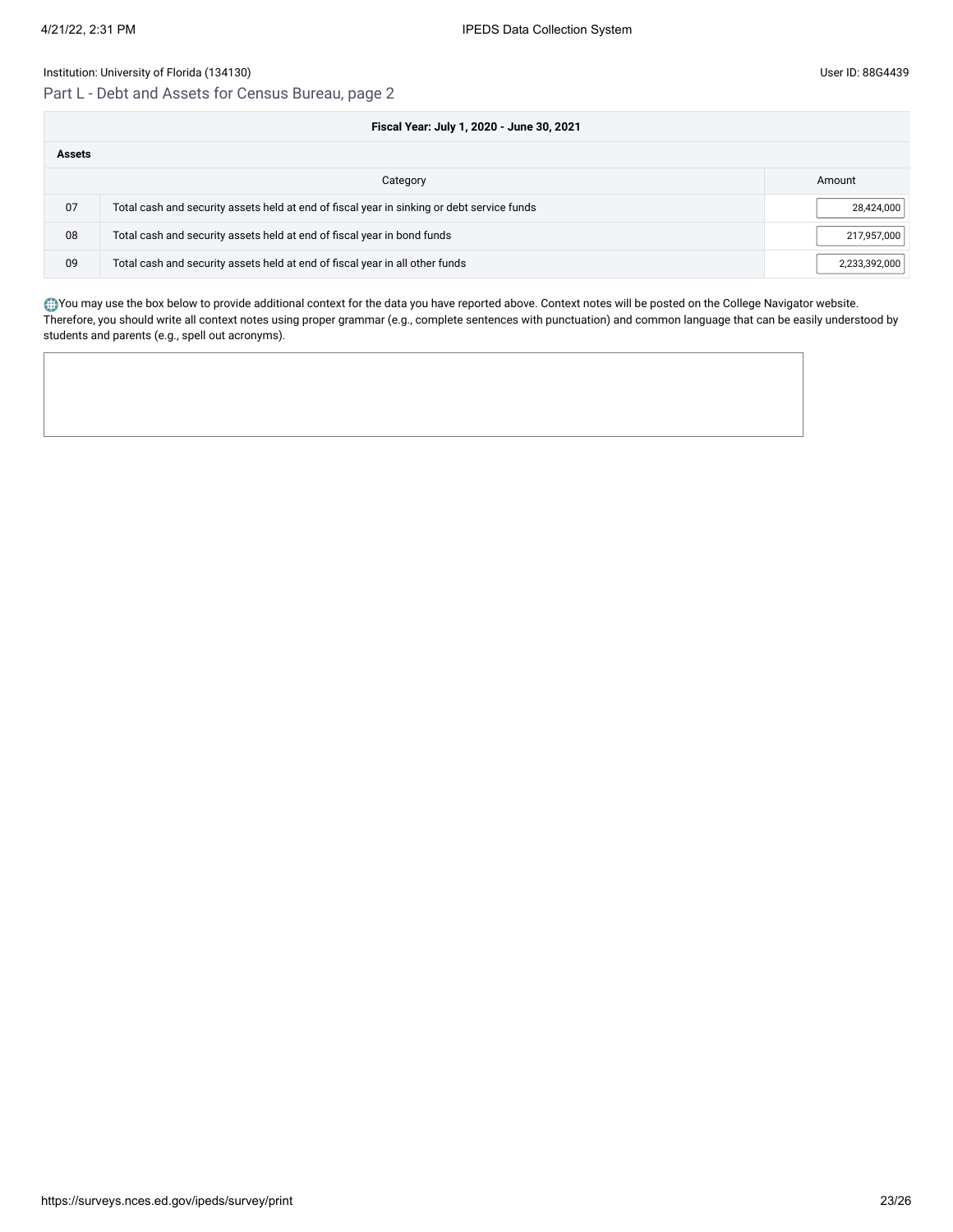## Prepared by

#### **Prepared by**

Reporting Reminders:

- The name of the preparer is being collected so that we can follow up with the appropriate person in the event that there are questions concerning the data.
- The Keyholder will be copied on all email correspondence to other preparers.
- The time it took to prepare this component is being collected so that we can continue to improve our estimate of the reporting burden associated with IPEDS.
- Please include in your estimate the time it took for you to review instructions, query and search data sources, complete and review the component, and submit the data through the Data Collection System.
- Thank you for your assistance.

| Keyholder<br><b>HR Contact</b><br><b>SFA Contact</b><br><b>Finance Contact</b><br>Academic Library Contact<br>Other<br>$_{\odot}$<br>Name:   Patrice Lecomte | This survey component was prepared by: |  |  |
|--------------------------------------------------------------------------------------------------------------------------------------------------------------|----------------------------------------|--|--|
|                                                                                                                                                              |                                        |  |  |
|                                                                                                                                                              |                                        |  |  |
|                                                                                                                                                              |                                        |  |  |
|                                                                                                                                                              | Email:   plecomte@ufl.edu              |  |  |

How many staff from your institution only were involved in the data collection and reporting process of this survey component?

2.00 Number of Staff (including yourself)

How many hours did you and others from your institution only spend on each of the steps below when responding to this survey component? Exclude the hours spent collecting data for state and other reporting purposes.

| Staff member  | <b>Collecting Data Needed</b> | Revising Data to Match<br><b>IPEDS Requirements</b> | <b>Entering Data</b> | Revising and Locking Data |
|---------------|-------------------------------|-----------------------------------------------------|----------------------|---------------------------|
| Your office   | 8.00<br>hours                 | hours<br>60.00                                      | hours<br>16.00       | hours<br>8.00             |
| Other offices | hours                         | hours                                               | hours                | 4.00<br>hours             |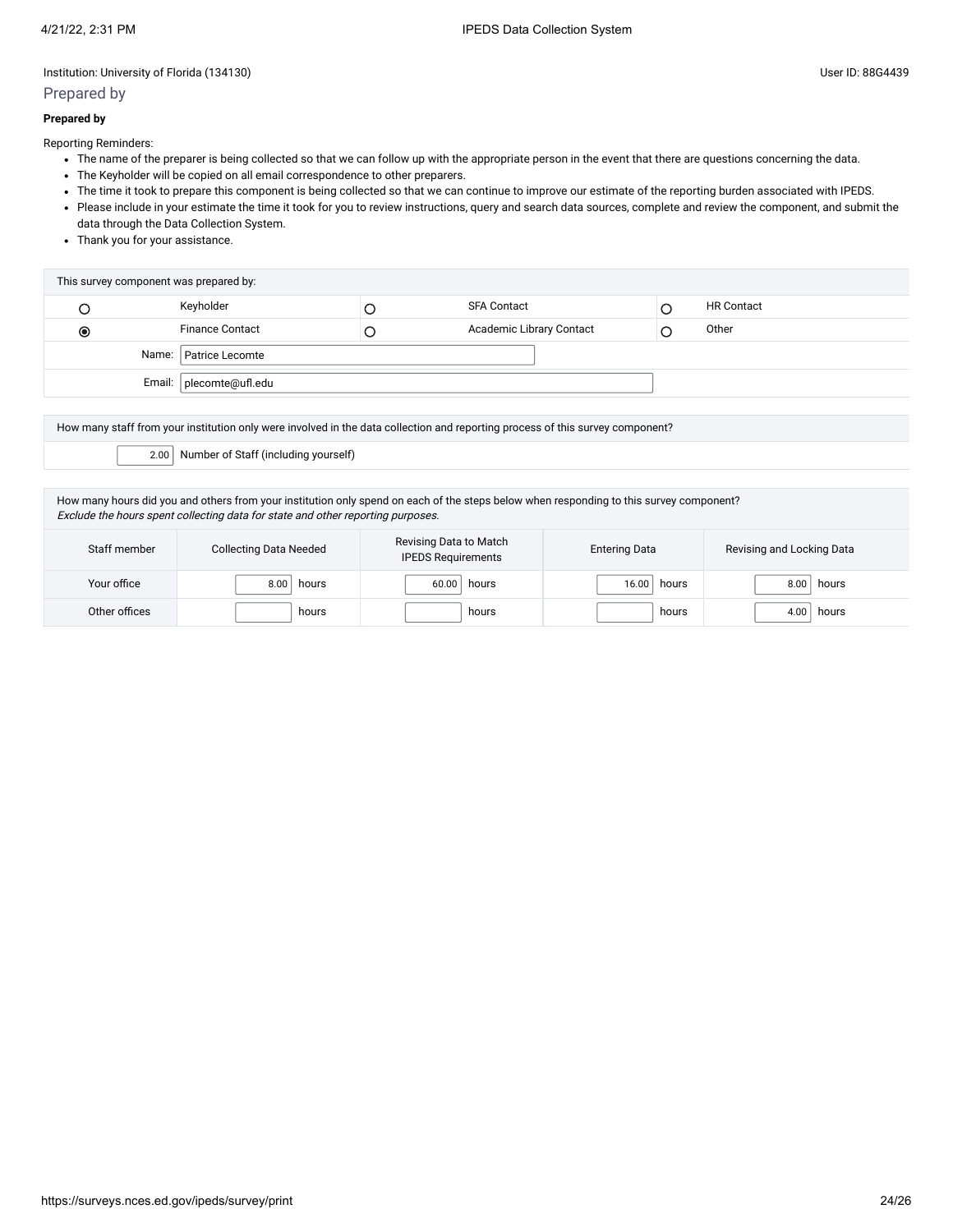#### Summary

### **Finance Survey Summary**

IPEDS collects important information regarding your institution. All data reported in IPEDS survey components become available in the IPEDS Data Center and appear as aggregated data in various Department of Education reports. Additionally, some of the reported data appears specifically for your institution through the College Navigator website and is included in your institution's Data Feedback Report (DFR). The purpose of this summary is to provide you an opportunity to view some of the data that, when accepted through the IPEDS quality control process, will appear on the College Navigator website and/or your DFR. College Navigator is updated approximately three months after the data collection period closes and Data Feedback Reports will be available through the Data [Center](https://nces.ed.gov/ipeds/use-the-data) and sent to your institution's CEO in November 2021.

Please review your data for accuracy. If you have questions about the data displayed below after reviewing the data reported on the survey screens, please contact the IPEDS Help Desk at: 1-877-225-2568 or [ipedshelp@rti.org.](mailto:ipedshelp@rti.org)

| <b>Core Revenues</b>                 |                        |                                |                                  |  |  |  |  |
|--------------------------------------|------------------------|--------------------------------|----------------------------------|--|--|--|--|
| <b>Revenue Source</b>                | <b>Reported values</b> | Percent of total core revenues | Core revenues per FTE enrollment |  |  |  |  |
| Tuition and fees                     | \$419,603,000          | 12%                            | \$8,246                          |  |  |  |  |
| State appropriations                 | \$836,234,000          | 24%                            | \$16,434                         |  |  |  |  |
| Local appropriations                 | \$0                    | 0%                             | \$0                              |  |  |  |  |
| Government grants and contracts      | \$834,785,000          | 24%                            | \$16,406                         |  |  |  |  |
| Private gifts, grants, and contracts | \$1,129,805,000        | 32%                            | \$22,204                         |  |  |  |  |
| Investment income                    | \$102,371,000          | 3%                             | \$2,012                          |  |  |  |  |
| Other core revenues                  | \$193,285,000          | 5%                             | \$3,799                          |  |  |  |  |
| Total core revenues                  | \$3,516,083,000        | 100%                           | \$69,100                         |  |  |  |  |
|                                      |                        |                                |                                  |  |  |  |  |
| Total revenues                       | \$3,609,109,000        | N/A                            | \$70,928                         |  |  |  |  |

Other core revenues include federal appropriations; sales and services of educational activities; other operating and nonoperating sources; and other revenues and additions (e.g., capital appropriations, capital grants and gifts, etc.). Core revenues exclude revenues from auxiliary enterprises (e.g., bookstores, dormitories), hospitals, and independent operations. For institutions reporting in Full parent/child relationships, core revenues per FTE enrollment amounts will not be allocated to child institutions.

| <b>Core Expenses</b>    |                        |                                |                                  |  |  |  |  |
|-------------------------|------------------------|--------------------------------|----------------------------------|--|--|--|--|
| <b>Expense function</b> | <b>Reported values</b> | Percent of total core expenses | Core expenses per FTE enrollment |  |  |  |  |
| Instruction             | \$809,687,000          | 25%                            | \$15,912                         |  |  |  |  |
| Research                | \$780,561,000          | 24%                            | \$15,340                         |  |  |  |  |
| Public service          | \$863,931,000          | 26%                            | \$16,978                         |  |  |  |  |
| Academic support        | \$248,734,000          | 8%                             | \$4,888                          |  |  |  |  |
| Institutional support   | \$178,493,000          | 5%                             | \$3,508<br>\$1,028               |  |  |  |  |
| Student services        | \$52,334,000           | 2%                             |                                  |  |  |  |  |
| Other core expenses     | \$344,012,000          | 10%                            | \$6,761                          |  |  |  |  |
| Total core expenses     | \$3,277,752,000        | 100%                           | \$64,416                         |  |  |  |  |
|                         |                        |                                |                                  |  |  |  |  |
| Total expenses          | \$3,388,572,000        | N/A                            | \$66,594                         |  |  |  |  |

Other core expenses include scholarships and fellowships, net of discounts and allowances, and other expenses. Core expenses exclude expenses from auxiliary enterprises (e.g., bookstores, dormitories), hospitals, and independent operations. For institutions reporting in Full parent/child relationships, core expenses per FTE enrollment amounts will not be allocated to child institutions.

The full-time equivalent (FTE) enrollment used in this report is the sum of the institution's FTE undergraduate enrollment and FTE graduate enrollment (as calc from or reported on the 12-month Enrollment component). FTE is estimated using 12- month instructional activity (credit and/or clock hours). All doctor's degree students are reported as graduate students.